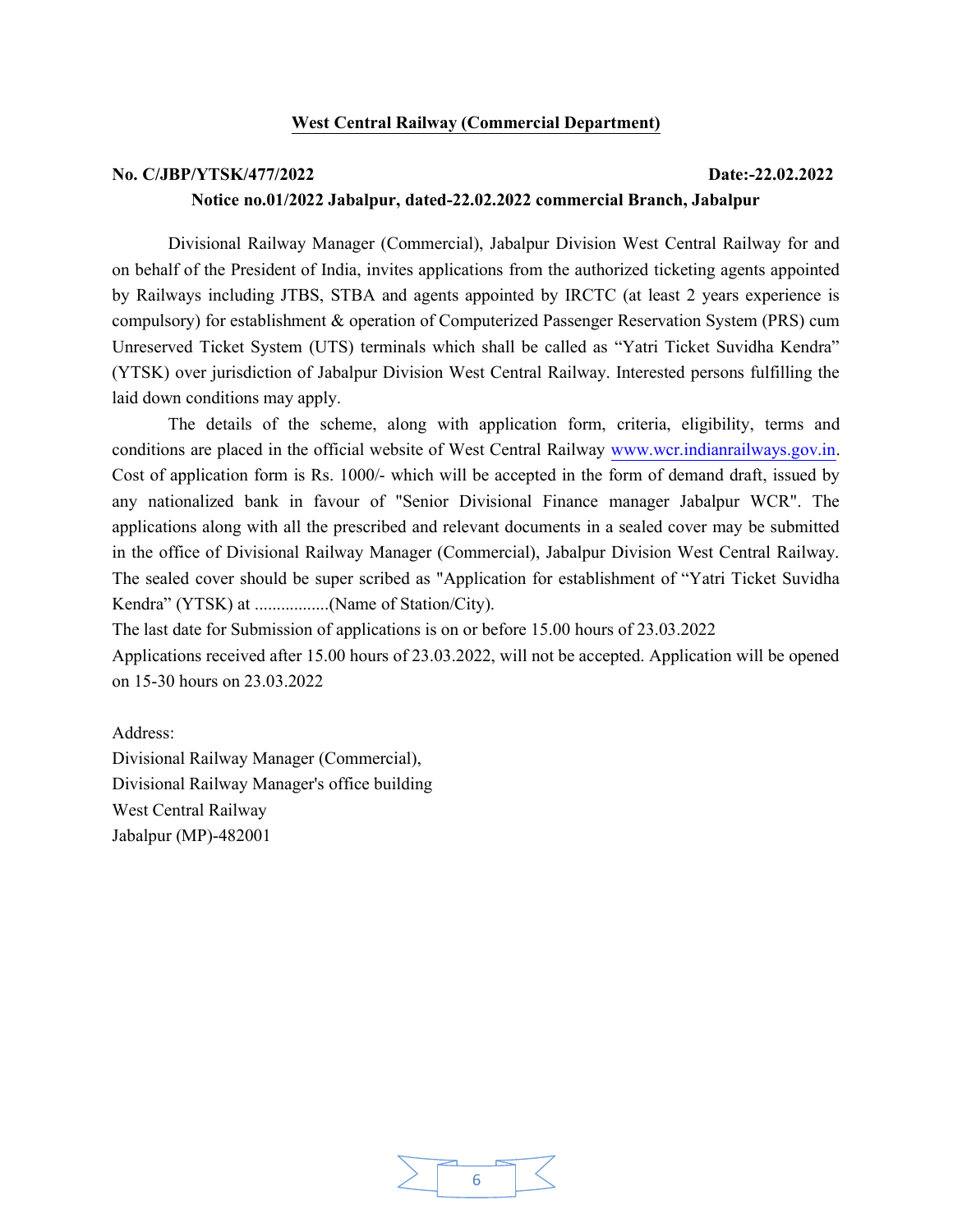#### Notice Inviting Applications

#### West Central Railway DRM(C)/JBP No. 01/2022 Date- 22/02/2022

#### Invitation of applications for authorization of Yatri Ticket Suvidha Kendra (YTSK) over West Central Railway Jabalpur Division.

Divisional Railway Manager(Commercial) Jabalpur Division, West Central Railway, for and on behalf of the President of India, invites applications from the authorized ticketing agents appointed by Railways including JTBS, STBA and agents appointed by IRCTC for establishment & operation of Computerized Passenger Reservation System cum Unreserved Ticket System (PRS Cum UTS) terminals which shall be called as Yatri Ticket Suidha Kendra (YTSK) over jurisdiction of West Central Railway.

#### Interested persons fulfilling the laid down conditions may apply in the prescribed format enclosed as "Annexure-A"

#### 1. ELIGIBILITY CONDITIONS:

#### I EXPERIENCE:

i) Applicant should have worked as authorized ticketing agents appointed by Railways/IRCTC (i.e. JTBS/STBA/IRCTC Agents) providing railway ticketing (PRS/UTS) services for passengers of Indian Railways for at least two years. Applicant should submit attested copy of letter of Allotment of the license issued by the Railways/IRCTC and copy of agreement with Railways/RCTC in this regard.

ii) While working as an agent of Indian Railways ticketing system, the applicant's license should not have been terminated in the past on account of irregularities of violation of the agreement or any of the rules(s) of Indian Railways.

#### II INCOME TAX RETURN:

Applicant should have a Permanent Account Number (PAN) issued by Income-tax authorities and should have filed income Tax return during the last three years. The copy of PAN Card and last three year ITR should be submitted along with application.

#### III OFFICE:

i) Applicant should have an office and premises outside the railway station premises equipped with adequate infrastructure such as adequate sitting arrangements, toilet facility etc. for the client.

ii) The Licensee will set up an office and set up counters on the pattern and standard at par with computerized PRS centres of Indian Railways (standards of ideal booking/PRS counter is enclosed as "Annexure-B"). The cost and rental of premises (if any) will be borne by the applicant only. The licensee shall not reduce the facilities or shift this office to any other location without the prior written approval of the Railway Administration.

iii) The premises should be owned/leased/rent (relevant attested documents to be submitted)

iv) The applicant should have obtained all necessary and mandatory clearance regarding the premises from the appropriate local authorities. (Attested copies of relevant documents shall be submitted)

v) Such premises need to be properly maintained with adequate conveniences and amenities in the vicinity so as to accommodate the visit of sufficient number of customers.

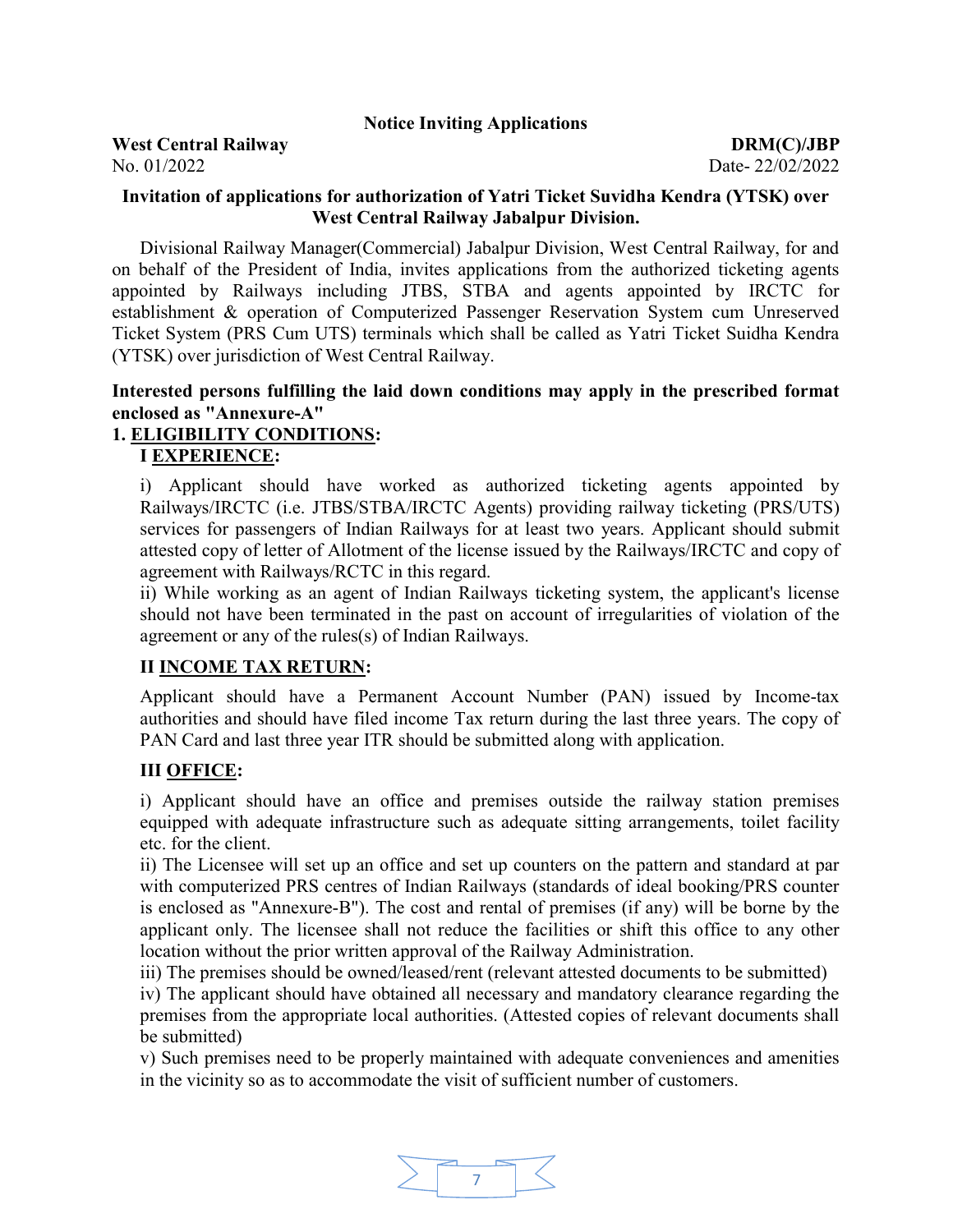vi) The premises selected for issue of unreserved and reserved tickets should have easy accessibility to the passengers.

## IV SUBMISSION OF DOCUMENTS:

(All documents should be duly attested by any Gazetted officer)

- i) Experience proof (Copy of LOA & Agreement)
- ii) Pan Card and Adhar Card
- iii) Last three year Income Tax Return
- iv) Residential Address Proof
- v) Documents of Ownership/Lease/LL agreement of the premises.
- vi) Mandatory clearance of premises from appropriate local authorities
- vii) Blueprint of office
- viii) In case of IRCTC Agent, Satisfactory working Certificate from IRCTC.

## 2. TENURE

- a. The initial tenure of the license shall be for a period of 03 years.
- b. The licensee shall pay license Fee at the rate of Rs.5000/- per counter per annum to Indian Railways.
- c. The license can be renewed for three year at a time after expiry of its existing tenure subject to the satisfaction of the competent authority and as per the extant policy prevalent during the period of renewal.

#### Description of the deposit for the allotment of YTSK Lisensee is as under:-

- a. Registration fees not refundable Rs.2,00,000
- b. Security deposit refundable Rs.1,00,000 per port &Rs.5,00,000 maximum
- c. Data Access charge Rs. 1,60,000 per terminal at the time of each renewal
- d. License Fees Per counter Rs.5,000/- per year
- e. Advance deposit Rs.5,00,000/-(minimum)

#### 3. TERMINATION CLAUSE:

- a. As per the provision in Standard Agreement.
- b. In case of violation of provision of the agreement or the rules of Indian Railways by the licensee would invite deterrent punishment by way of penalties subject to a maximum Rs.50,000/- which may include termination of license.
- c. The penalty up to Rs.25,000/- can be decided by Sr.DCM/DCM and penalty above Rs.25,000/- & up to Rs.50,000/ can be imposed on the recommendation of Sr.DCM/DCM and with the approval of DRM
- d. Termination can be mooted by Sr.DCM with detailed reasons which should be approved by DRM with prior concurrence of associate finance".

#### 4. TERMS AND CONDITIONS FOR ESTABLISHING YTSK:

- a. Each selected licensee will be given facility of operating up to four terminals. However, the limit on numbers of counters to be given to a licensee can be increased by Zonal Railways if found necessary.
- b. The cost of establishing, operating, and maintaining periodic system up-gradation of hardware/software required at such reservation centres shall be borne by the licensee. Any default/non compliance may invite temporary suspension of access to the

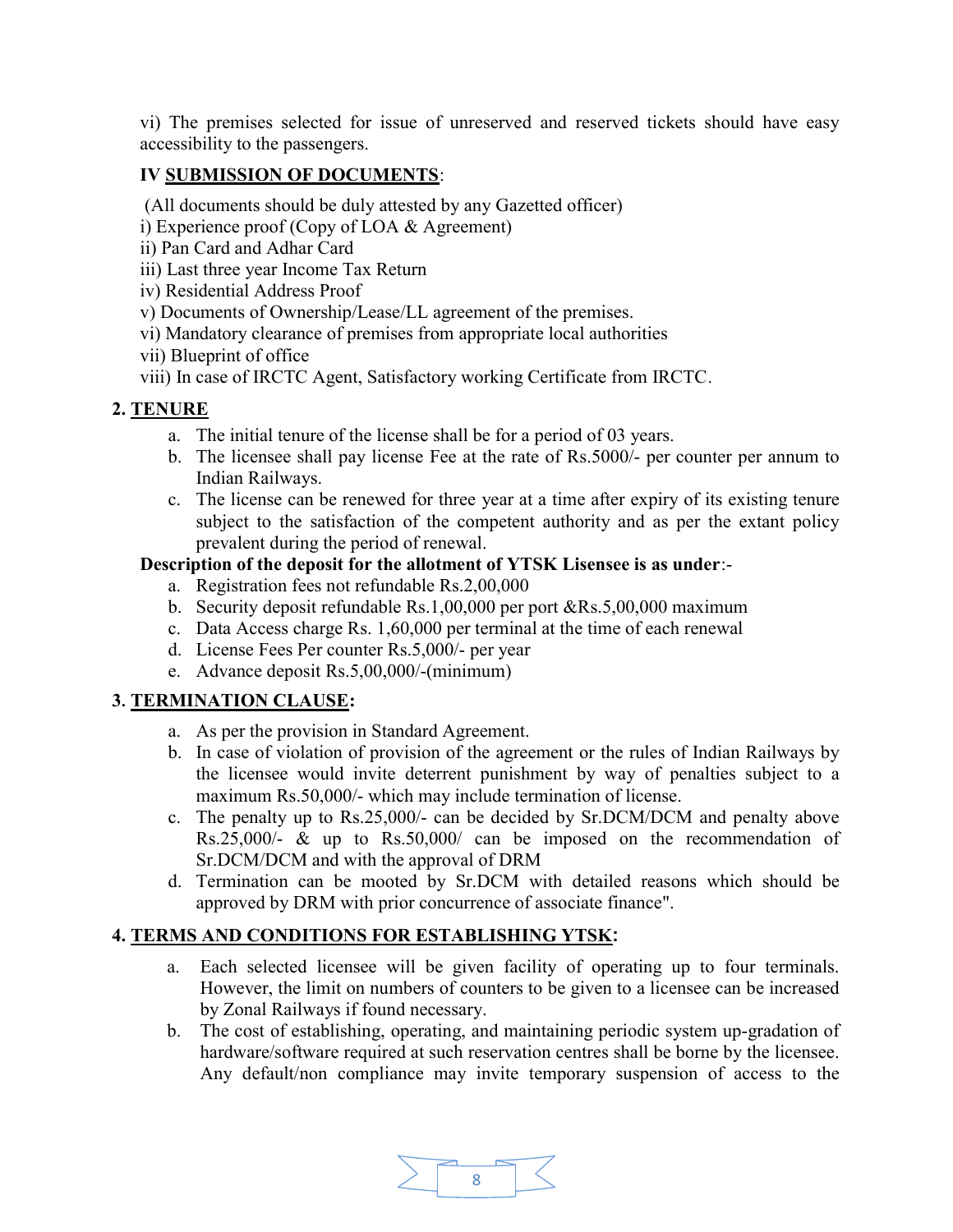PRS/UTS system or even termination of the license if the licensee refuses to undertake necessary up gradation.

- c. The terminals, PCs, ticket printers, Modems and multiplexers etc as per prescribed specifications are to be procured by the licensee themselves and nominated officers of Railway will inspect the Hardware for certification. The equipments purchased by the licensee will be maintained by the licensee only.
- d. The licensee will hire and maintain two numbers of data/communication channels between his location and the nearest computerized PRS/UTS centre of the Railways.
- e. The Licensee shall pay system access charge of Rs.1.60 lakhs per terminal for three years in the form of Demand Draft/Cash. This shall be paid by the licensee in advance. The system access charges may be revised by Indian Railways from Time to Time.
- f. The Licensee will engage their own staff at their own cost for running YTSK.
- g. The Railway will supply, free of cost, PRS tickets rolls of different colour after due accountal. The UTS ticket rolls will also be provided free of cost. Detailed procedure order for issue and accountal of PRS and UTS ticket rolls will be as per model agreement to be issued by Railway Board. However, the licensee will bear the cost of non ticketing stationery.
- h. The licensee will ensure safe custody of PRS/UTS ticket rolls/tickets. Loss/misuse of PRS/UTS ticket rolls/tickets will invite penalty as fixed by the Railway administration for recovery of pecuniary loss suffered by the Railways.
- i. Enquiry services to the passengers shall be provided by these licensees free of cost.
- j. Railway administration reserves the right to regulate the access of the licensee to the system for a particular class, train or route in public interest and/ or national security reason.

#### 5. TIMINGs OF OPERATION:

- a. The timing of operations of terminals in the premises of licensees for general reservation shall be from 08.15 hrs to 22.00 hrs on weekdays and from 08.30 hrs to 20.00 hrs on Sundays for booking general PRS and UTS tickets.
- b. The booking hours for Tatkal AC class tickets will start from 10.15 hours & Tatkal Non AC class tickets will start from 11.15 at these centres or as per timings specified by Ministry of Railways from time to time. These booking will start after half an hour of normal PRS counter booking.
- c. The operating hours of the terminals may be reduced by the licensee to enable closure before the timings indicated above. However, this should be done only with prior information by the licensee to railway administration.
- d. The licensee will display prominently the working hours of ticketing related services in the ticketing area of the YTSK.

#### 6. REGISTRATION FEE:

 Licensee shall pay a onetime non-refundable registration fee of Rs.2 lakh upon a allotment of licence in the form of Demand Draft/Cash.

#### 7. ADVANCE DEPOSIT:

a. The licensee would be required to deposit a minimum amount of Rs.5 lakhs per counter with Railways in advance and shall be allowed to issue tickets only up to Rs.4.5 lakhs per

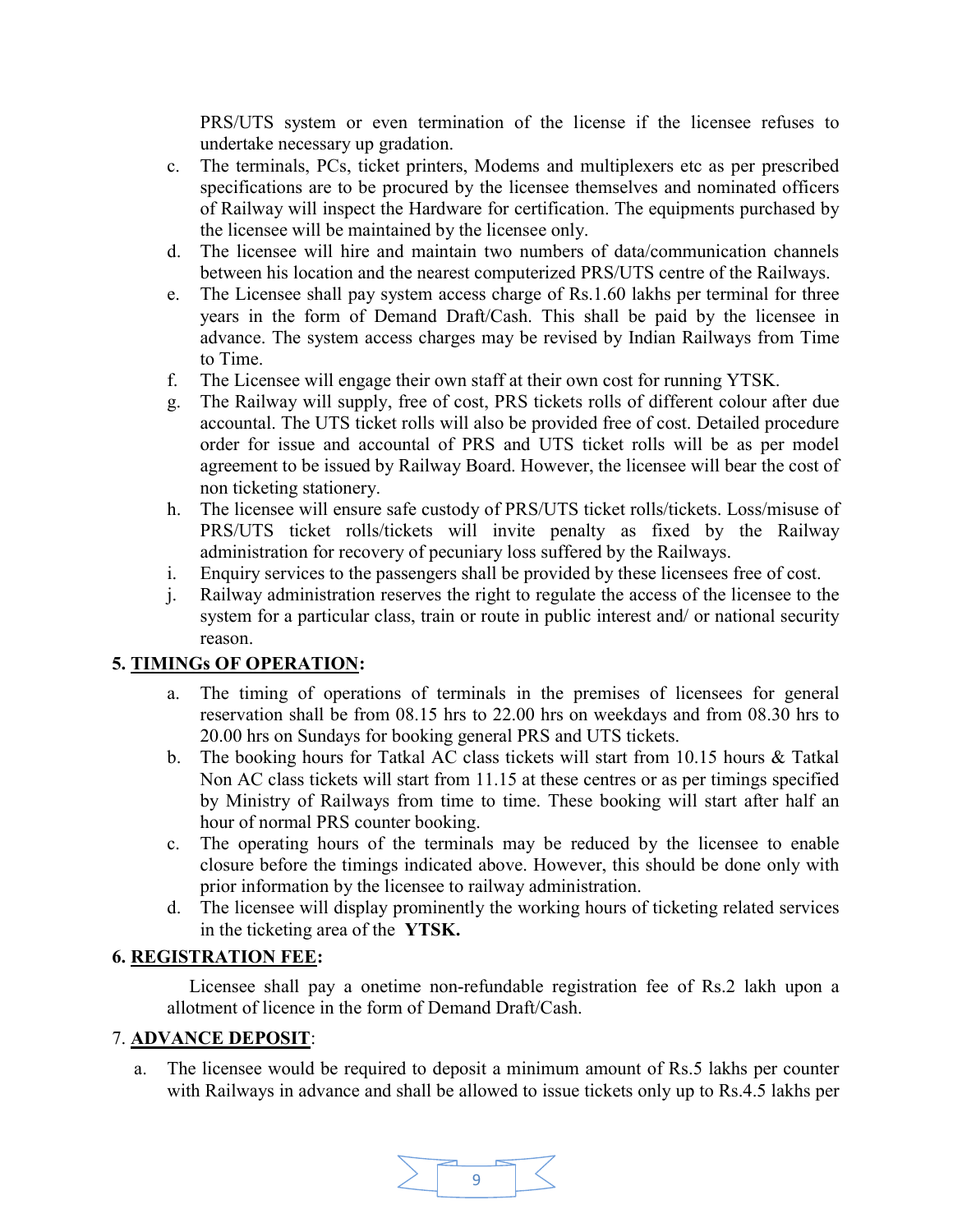counter i.e. the licensee can issue the tickets up to an amount which is Rs.0.50 lakh per counter short of the deposit available with the Railways.

b. The issue of ticket shall automatically stop as and when the amount of the tickets issued by him reaches Rs.4.50 lakhs per counter. The feature shall be in built in the software. The licensee can deposit up to a maximum value of 1 crore for this purpose.

# 8. SECURITY DEPOSIT:

- a. The Licensee would be required to keep an interest free security deposit of Rs.1 lakhs per port subject to a maximum of Rs.5 lakhs with the Railways.
- b. Such security deposit can be in the form of a bank guarantee by a scheduled bank or in the form of a cash deposit/demand draft with the Railways.
- c. The security deposit shall be liable to be forfeited in the event of breach of any of the clauses of the agreement.

# 9. REVENUE SHARING:

- a. The licensee shall share the revenue which is essentially the service charges levied on the customer for the booking or cancellation of tickets. The licensee shall share 25% 0f the service charges levied on the customer for booking/cancellation of reserved tickets.
- b. 25% of the service charges collected by the licensee from the passengers shall be credited to Railway account at the time of booking/cancellation of reserved tickets
- c. Licensee shall levy one rupee per passenger as service charges on booking of unreserved tickets by the customers which is at par with the charges levied by JTBS. There shall be no revenue sharing arrangement in case of tickets sold through unreserved ticketing system.
- d. The service charges so collected by the licensee on account of selling unreserved UTS tickets shall be entirely retained by the licensee.
- e. This revenue sharing model shall be applicable for one year. After the period of one year, the Indian Railways shall review the revenue sharing formula based on the response to the scheme and the volume of business generated under the scheme
- f. The efficacy of the system of revenue sharing should be reviewed every quarter jointly by the Accounts and Commercial Departments to ensure that due revenue share accrues to the Railways.

# 10. SERVICE CHARGES (COMMISSION):

- a. The commission/service charge will be charged as notified by the Indian Railways from time to time. To start with, the service charge shall be Rs.30/- per passenger for 2S and sleeper classes and Rs.40/- per passenger for all other classes. The commission/service charge shall be printed on the ticket(s)
- b. The service charges for cancellation shall be 50% of the charges prescribed for booking
- c. The licensee shall display the information regarding the opening and closure timings of the YTSK and the rate of service charges for different class of passengers at prominent locations bilingually.

# 11. OTHER CONDITIONS:

a. The facility of block booking, modification, change of name age sex etc. will not be permitted. However, the facility of postponement/advancing of tickets will be available.

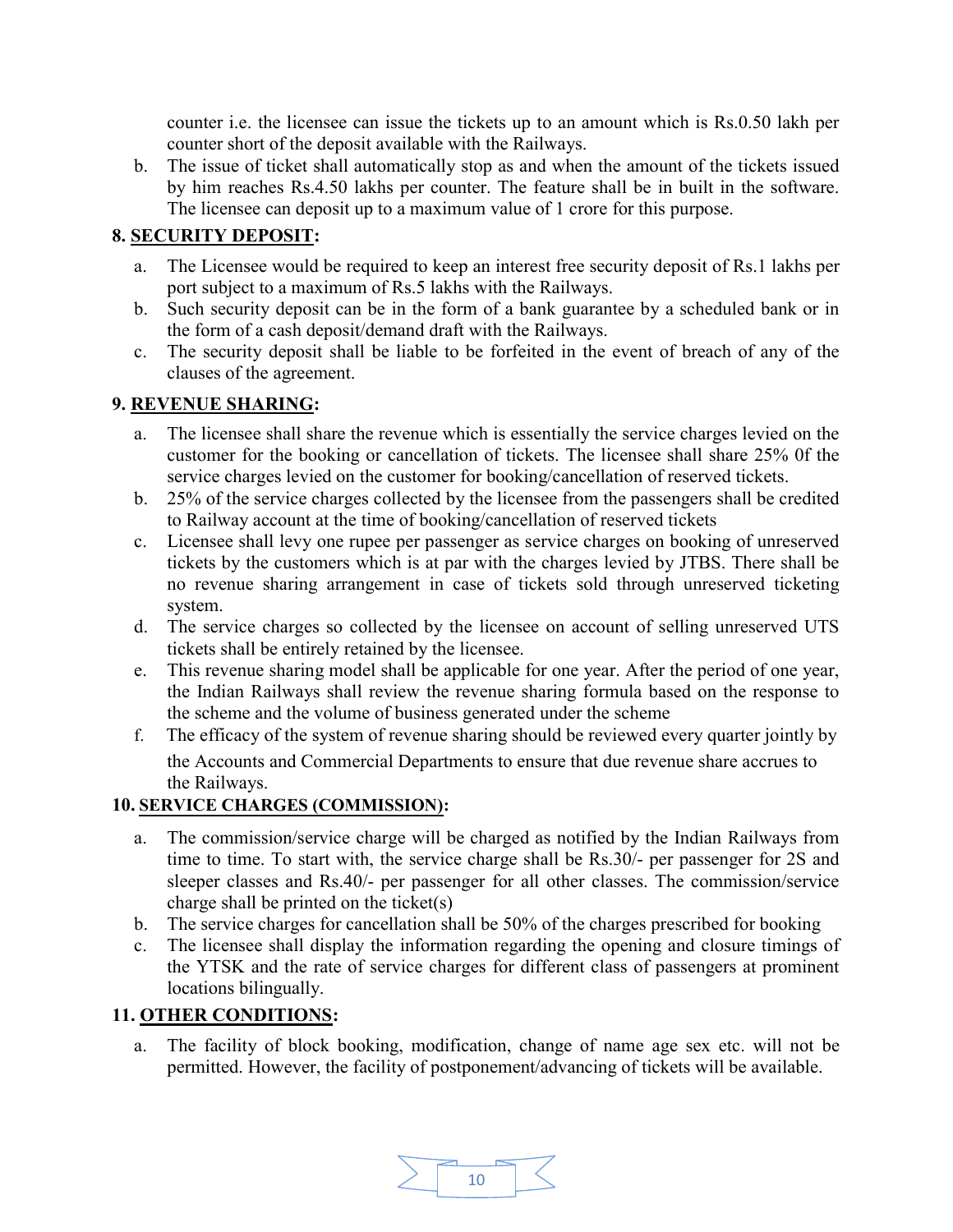- b. The licensee will be allowed to cancel only the tickets issued by the YTSK licensee. However, the YTSK tickets can be cancelled at PRS centers also.
- c. The cancelation charges will be credited to the railways but the licensee will be allowed to charge commission for cancellation from the passengers at the rate fixed by the Railways as per extant service charge rule.
- d. YTSK licensees are not allowed to deal with any type of concession vouchers etc.
- e. Adequate system security provision shall be inbuilt in the system to preclude the possibility of disruption by virus/unauthorized access etc.
- f. The fare value, the service charges etc. realized will appear on the ticket to avoid over charging by the licensee. In case of cancellation, the cancellation charges payable to the Indian Railways and cancellation commission payable to the licensee shall be indicated on the cancellation ticket.
- g. Railway Administration will prescribe the statement/returns to be submitted by the licensee to the Railways. The details of these returns, periodically of these reports/returns will be as specified in the model agreement to be issued by Railway Board.
- h. Licensee shall maintain all the registers/books and returns as required under the scheme. In addition, he shall also be asked to maintain such documents/registers as are considered necessary by the Railway Administration for verification purpose.
- i. Statement of refund (cancelled) tickets and non-issued tickets must reach to Traffic Accounts Office, next working day without fail.
- j. The Station Balance sheet and passenger classification for the privately owned terminals must be prepared in prescribed format and signed by authorized licensee and his authorized signatory (ies) whose signatures must be available in the office. These must be submitted regularly to serving station.
- k. Rail way Administration shall have the right to inspect the office of the licensee at any time during the business hours and for this purpose, railway administration may depute any person as deemed fit. In order to maintain vigil on any spurious elements tending to indulge in malpractices at these centers the licensee shall make provision of CCTV/IPTV at the YTSK(s). The footages of CCTV/IPTV shall be preserved for at least one month and access to such data shall be provided to inspection official(s) on demand.
- l. Performance of service being rendered by licensee shall be reviewed from time to time by Railway Administration.
- m. The license shall be subjected to all the supervisory checks carried out for Railways PRS terminals or any supervision provided for internet system.
- n. In case the YTSK scheme is withdrawn, the licensee shall be free to apply for license under any prevailing scheme of ticketing of Indian Railways subject to eligibility.
- o. In case of death of licensee during the validity of the tenure, license will be transferred to the legal heir only for the remaining period of the tenure of the license.
- p. Licensee (already operating at one location) should apply for additional locations. However, each location may be considered as a new proposal with a separate agreement and all necessary charges may be paid separately.
- q. All the changes in the rules/instructions/policy from time to time will be applicable on the applicant.
- r. The licensee shall be deemed to be agent of the Railway administration and shall be subject to all the legal liabilities of agents as are laid down or defined in the law relating to agents in India for booking of passengers.

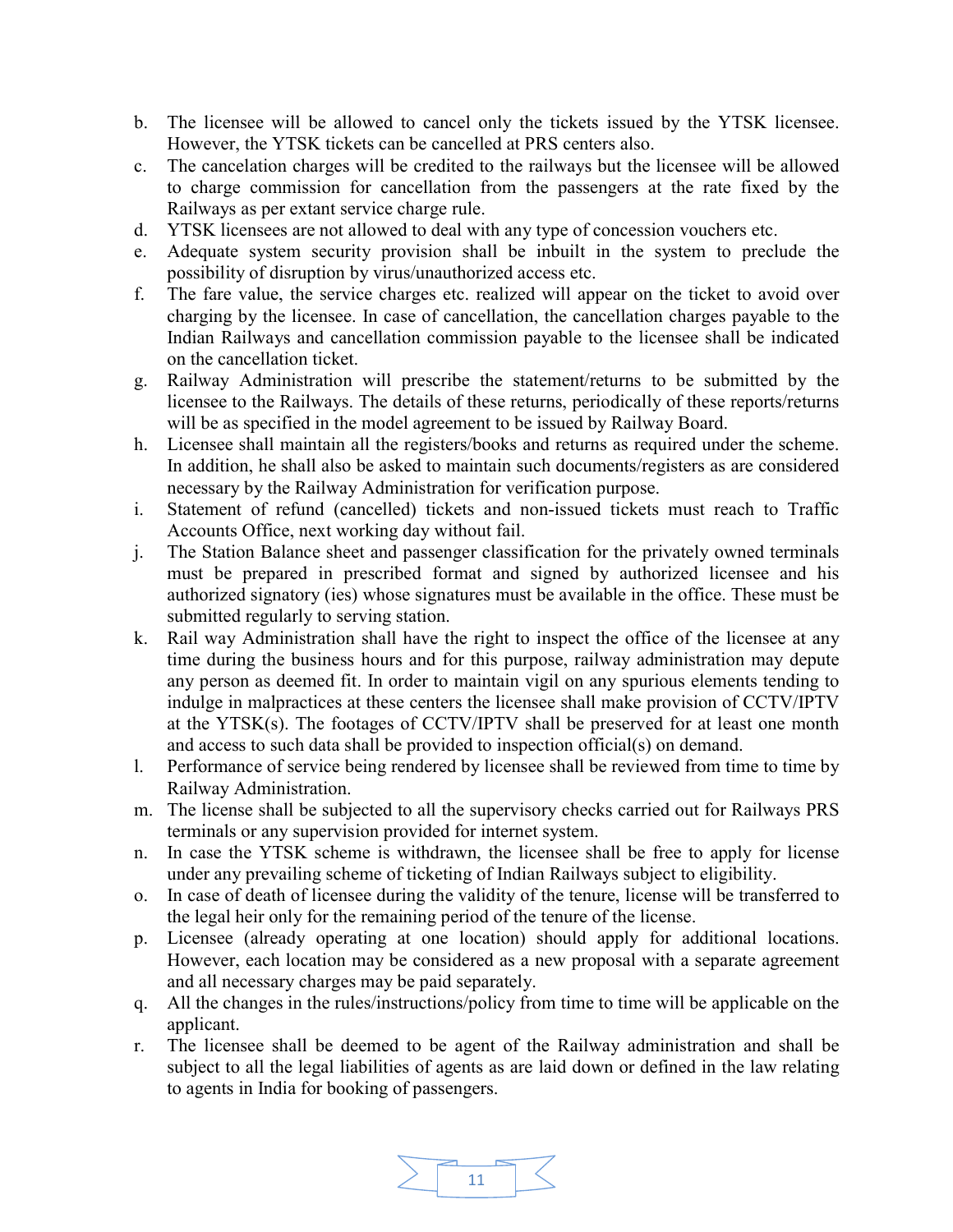- s. The licensee shall be responsible for all claims under Workman's Compensation Act as well as under the payment of Wages Act. The licensee shall indemnify the Railway Administration with regard to any claim arising out of these acts.
- t. All statutory taxes as levied by Central, State Government or any authority will be borne by the licensee.
- u. The applicant is required to attend this office for execution of agreement on any working day after submission of security deposit and bank guarantee. The expenses of preparing, stamping and executing agreement shall be borne solely by the applicant.
- v. The YTSK will indicated two nominees/legal heirs in whose name the license should be transferred in case of death of the YTSK. In case the nominee "" passes away before the YTSK or is unwilling to continue as YTSK after the demise of the original allottee, nominee "2" shall be asked to continue as YTSK.

## 12. SUBMISSION OF APPLICATIONS:

- a. The application is required to be signed by the applying person himself. Each & every page of the application should be signed.
- b. The application must be filled in ENGLISH or HINDI and all entries must be made by hand written.
- c. Overwriting is not permitted. Failure to comply either of these conditions will render the application liable to rejection.
- d. Clarification regarding terms and conditions of the scheme may be obtained from the Office of Divisional Railway Manager(Commercial), Jabalpur division, between 10.30 hrs to 17.00 hrs on working days.
- e. Applications received through post/courier will be summarily rejected without any scrutiny.
- f. The applicant must write on the top of the envelope in the bold and capital "APPLICATION FOR YTSK AT........................ (Name of station/city)
- g. Application forms can be downloaded from the websites www.wcr.indianrailways.gov.in
- h. The Railway will not accept application wherein conditional offer has been given by the applicants and the offer will out rightly be rejected.
- i. The applicant must obtain for himself on his own responsibility and at his own expense all the information which may be necessary for the purpose of filling the application and acquaint himself/herself with all local conditions, means of access to the work, nature of work and all matters pertaining thereto.
- j. Interested persons fulfilling the stipulated conditions may submit their applications forms duly filled in prescribed format along with requisite papers/documents in a sealed cover addressed to Divisional Railway Manager (Commercial), Jabalpur Division, West Central Railway on or before 15:00 Hrs. of 22/03/2022.
- k. Selection for YTSK shall be done by Railway; the decision of the Railways will be final and binding. Railways reserve its rights to reject any application without assigning any reason. No canvassing or correspondence in this regard will be entertained from unsuccessful applicants.
- l. Railway will inform about appointment of YTSK agents to selected applicants only. No intimation will be given to rejected applicants.
- m. Applications with incomplete information and without required documents will not be accepted/entertained.

#### For DRMC)JBP

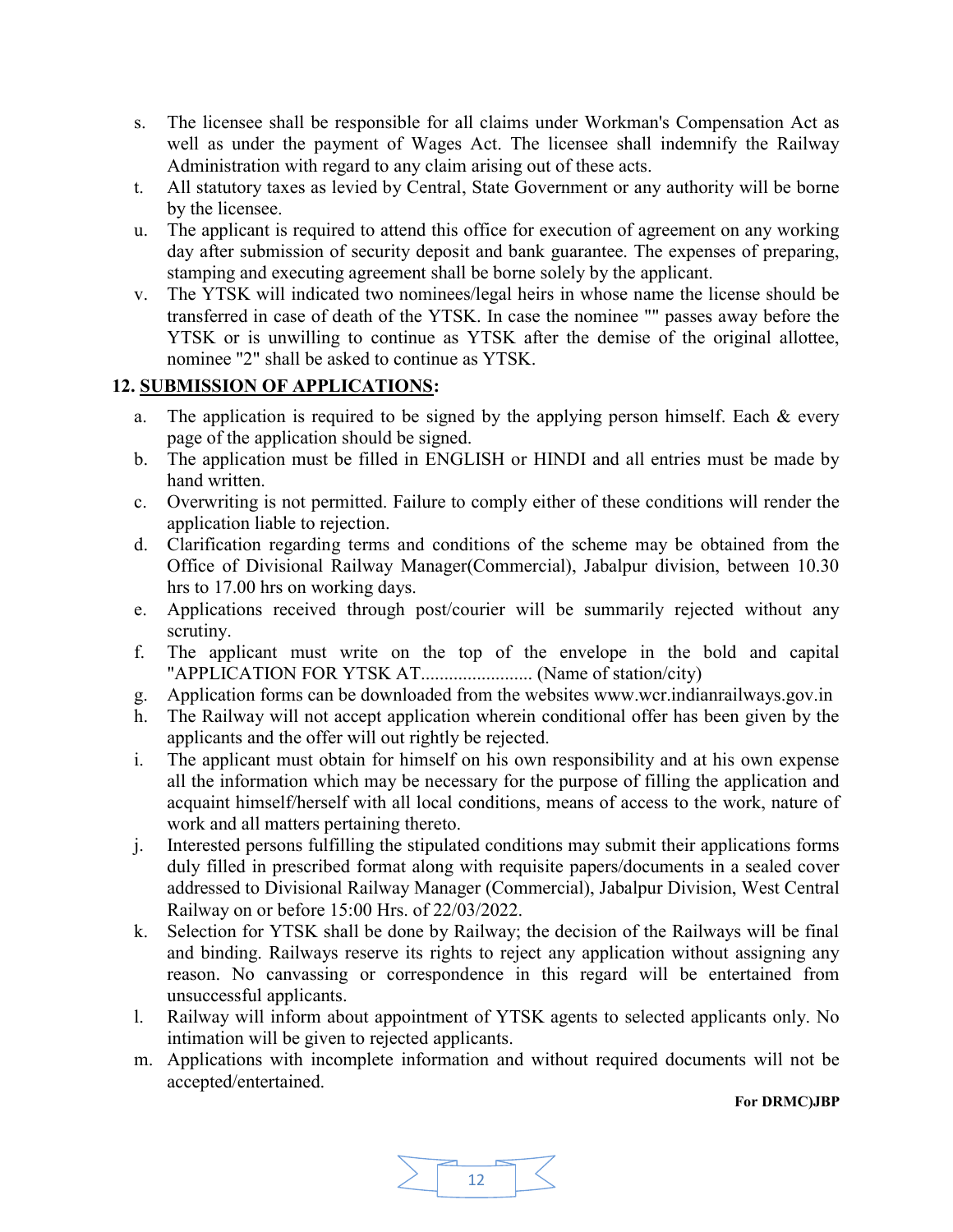# Annexure-A"

# FORMAT OF APPLICATION FOR AUTORIZARTION OF YTSK

|                                                                 | Photograph<br>with<br>full signature. |
|-----------------------------------------------------------------|---------------------------------------|
| (IN BLOCK LETTER)                                               |                                       |
|                                                                 |                                       |
|                                                                 |                                       |
|                                                                 |                                       |
|                                                                 |                                       |
|                                                                 |                                       |
|                                                                 |                                       |
|                                                                 |                                       |
|                                                                 |                                       |
|                                                                 |                                       |
| 11. Years of Experience as authorized Railway Ticketing Agent:- |                                       |
|                                                                 |                                       |
|                                                                 |                                       |
|                                                                 |                                       |
|                                                                 |                                       |
|                                                                 |                                       |
|                                                                 |                                       |

Recent

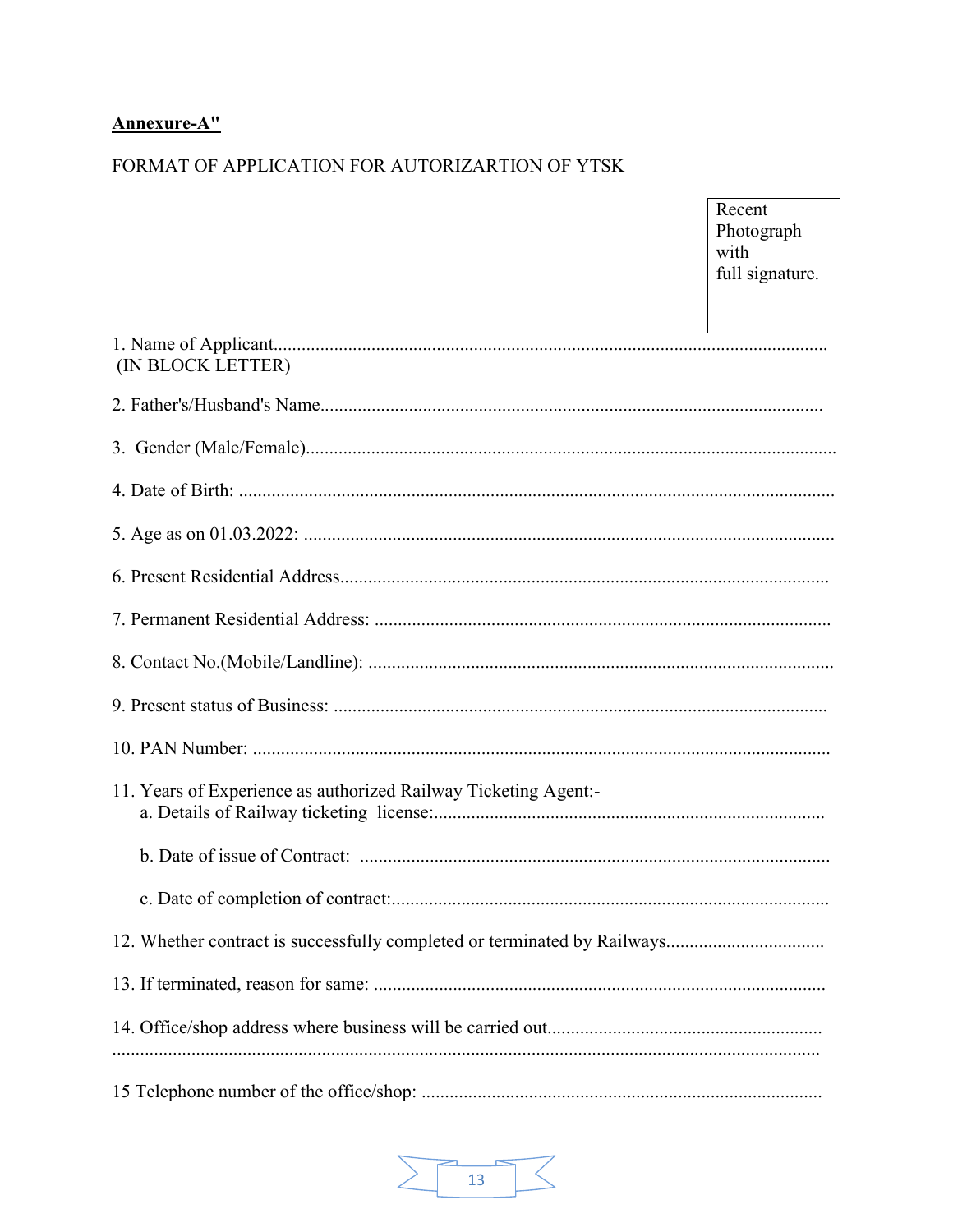16 Whether premise where business will be carried on is owned or hire/lease: ........................

17. Whether premise is easily accessible to public: ......................................................................

18. Details of accommodation in the business premises with dimensions: ................................... (Total area in Sq. feet, layout etc.)

19. Whether the area of premises as per the standards mentioned in "Annexure-B"...................

20. Enclosed documents:

| $1)$ Age proof :-                                                     |
|-----------------------------------------------------------------------|
| 2) Residence Proof :-                                                 |
| 3) PAN Card, Adhar Card Copy :-                                       |
| 4) Last 03 year Income Tax Returns :-                                 |
| 6) Proof of 2-years experience (LOA $&$ Agreement Copy) :-            |
| 7) Latest Telephone Bill :-                                           |
| 8) Ownership/Lease/L.L. Agreement of the premise :-                   |
| 9) Mandatory clearance of premises from appropriate local authorities |
| Shop Act license from Municipal Authorities :-<br>a)                  |
| NOC from Local Authorities :-<br>b)                                   |
| Any other relevant supporting documents :-<br>$\mathbf{c})$           |
| 10) Blue print of Office :-                                           |

#### Declaration:

I undertake that in event of any information given above, being found to be false or inaccurate in any respect the license issued shall be liable to be cancelled.

I shall abide by all the terms and conditions as notified and such conditions as may be prescribed from time to time.

I, hereby give a declaration that I have not been appointed as YTSK licensee at any other Division on Indian Railways.

All terms and conditions of standard agreement, on this scheme as and when given by Railway Board will be binding on me.

Date: Signature of the Applicant

Place Name of the Applicant

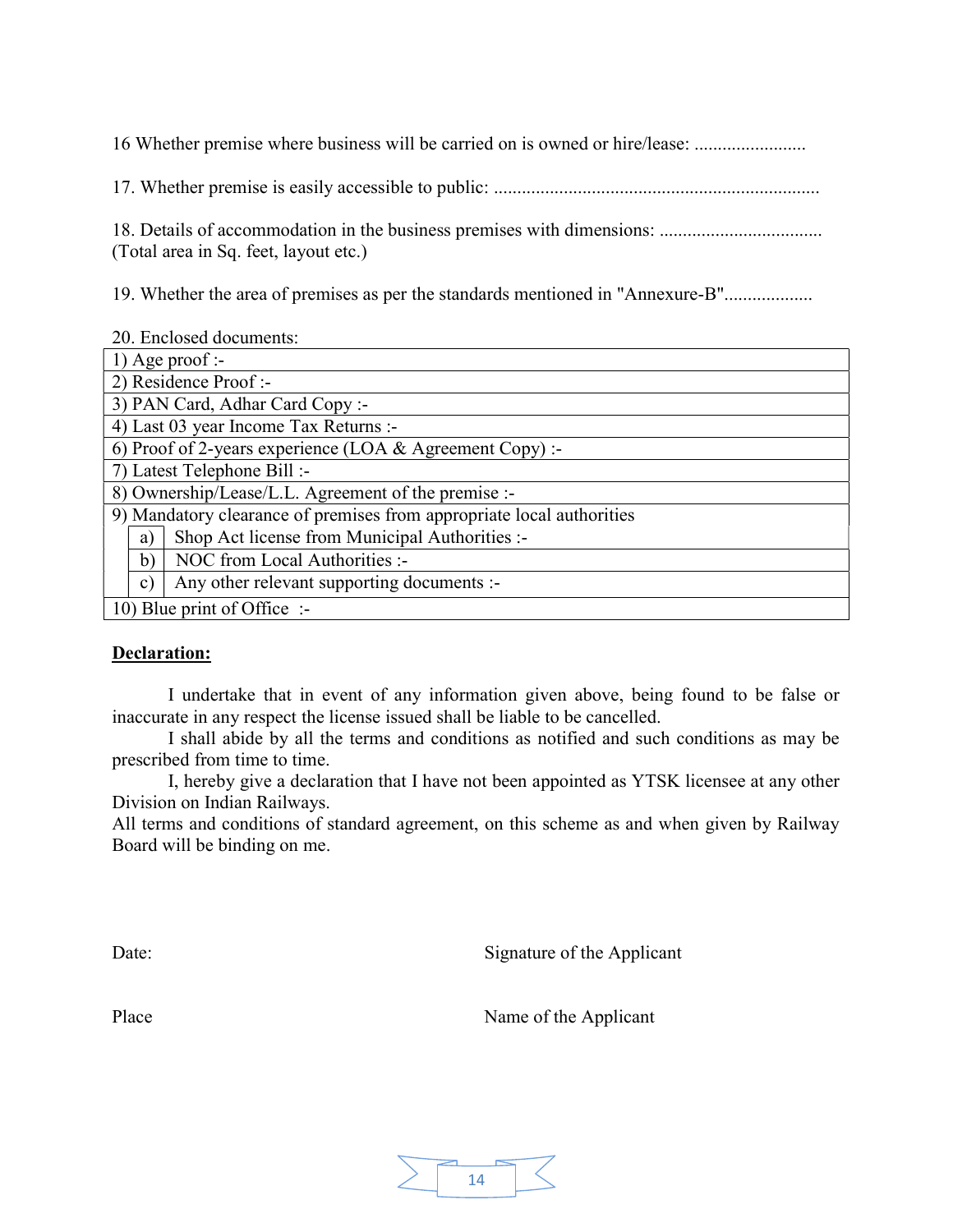#### Annexure B'

CHECKLIST FOR IDEAL BOOKING/PRS COUNTER (Engineering Electrical) Ticket Window Width of window-40 Inch Height of window-36 Inch Width of the counter Platform -18 Inch Exterior height of Counter platform from ground level -42 Inch Height of counter platform from inside Booking Office -30 Inch Thickness of Window glass -15 mm 05 nos. 5/15 combined switches to be provided on each UTS 06 nos. counter, in case of UTS-Cum-PRS counter. 01 for Monitor 01 for Fake detector Machine 01 for Thin Client 01 for ATVM Terminal 01 for UTS printer and 01 for PRS printer Terminal Table Top- Black Marble Height of Table-30 Inch Slots in table drawer for keeping Booking currency notes Counter Area Passage with-38 Inch Height of the ceiling-100 Inch Passenger Queuing Area, Spacious Queuing area to accommodate at least 20-25 passengers at a time Length of the Queuing area -8m to 10m Lighting arrangements.

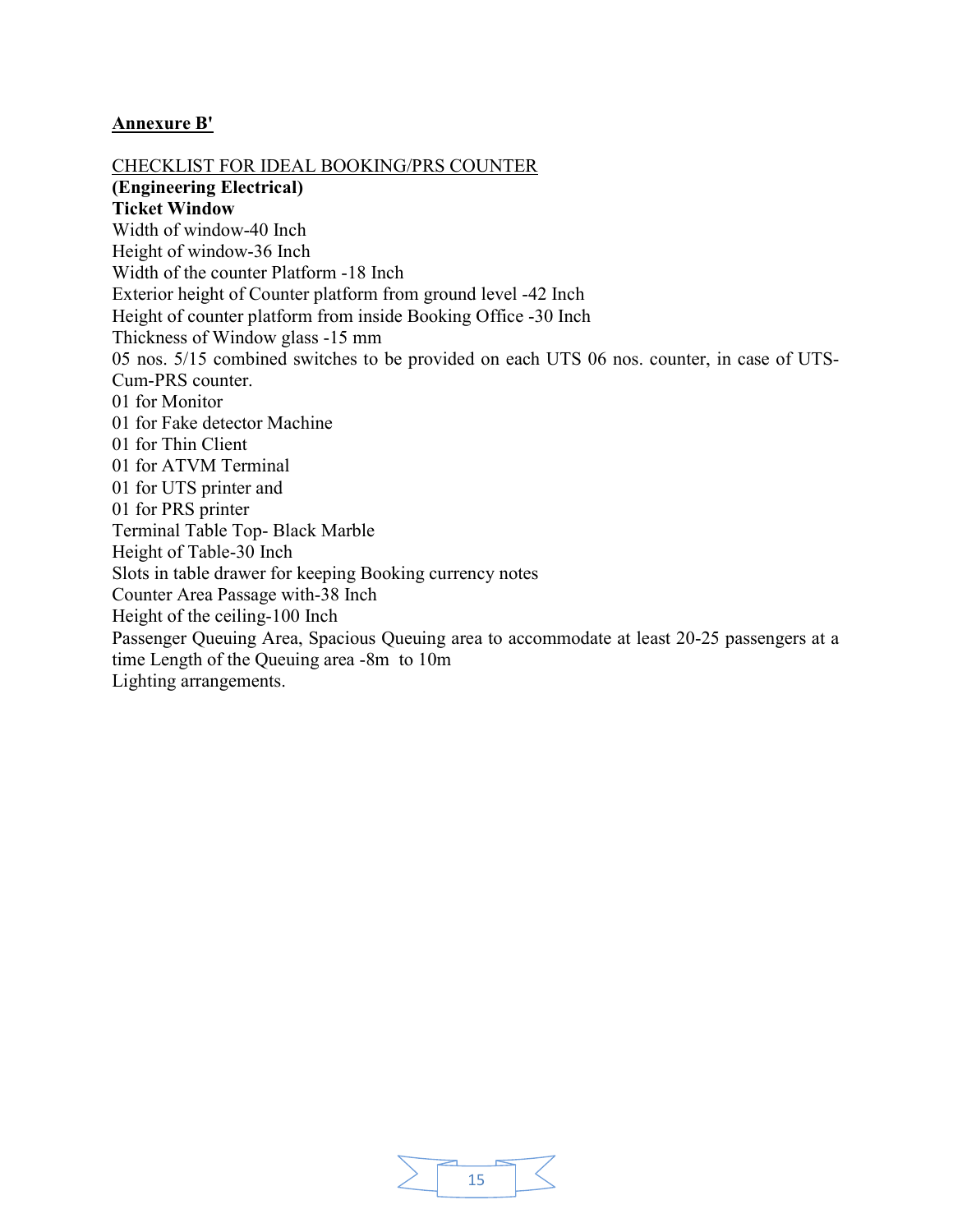#### Annexure-"C"

#### (Standard Draft Agreement for YTSK (issued by Railway Board vide Commercial Circular No.39 of 2014)

#### DRAFT AGREEMENT

 This agreement made at Jabalpur on this day of ------- 202-- between President of India acting through the Chief Commercial Manager(PS) of the WCR (Which expression include his successors and assigns in office) herein called the Railways of the One Part

#### AND

Shri ---------------------------- having registered office at ----------------------------------- (Which expression shall include their successors and assigns in office) herein called the Licensee of the Second part.

#### **INTRODUCTION**

Whereas the licensee has been permitted to establish and operate Yatri Ticket Suvidha Kendra on Public Private Partnership (PPP) basis (here onwards known as YTSK) for the sale of railway tickets through computerized Passenger Reservation System (PRS)-cum-Unreserved Ticketing System (UTS) terminals. Such of the licensees who have been authorized to operate YTSK on PPP basis shall be known as Yatri Ticket Suvidha Kendra Licensee (here onwards known as YTSKL) It is now hereby agreed by and between the YTSKL and the Government as follows :-

1. The Government hereby authorizes the YTSKL to establish and operate YTSK for sale of Railway tickets through computerized PRS cum UTS terminals as per the terms and conditions contained herein and schedules hereto which shall form part of this agreement. The licensee undertakes to issue the tickets in accordance with the conditions and rules specified therein and further subject to the rules relating to them from time to time in the Indian Railway Conference Association Coaching Tariff and the publications or instructions of the Railway.

#### 2. TERMS & CONDITIONS OF OPERATION

The Licensee shall be given facility of operating up to four terminals. However the limit on number of counters to be given to a licensee can be increased by Indian Railways if found necessary.

- (i) The Cost of establishing operating maintaining and periodic system up gradation of hardware/software required at such Reservation Centers shall be borne by the licensee. Any default/non compliance may invite temporary suspension of access to the PRS/UTS system or even termination of the license, if the licensee refuses to undertake necessary up gradation.
- (ii) The terminals, Computers ticket printers, modems and multiplexers etc. may be provided and maintained by the Railway through an authorized agency or may be purchased and maintained by the licensees.

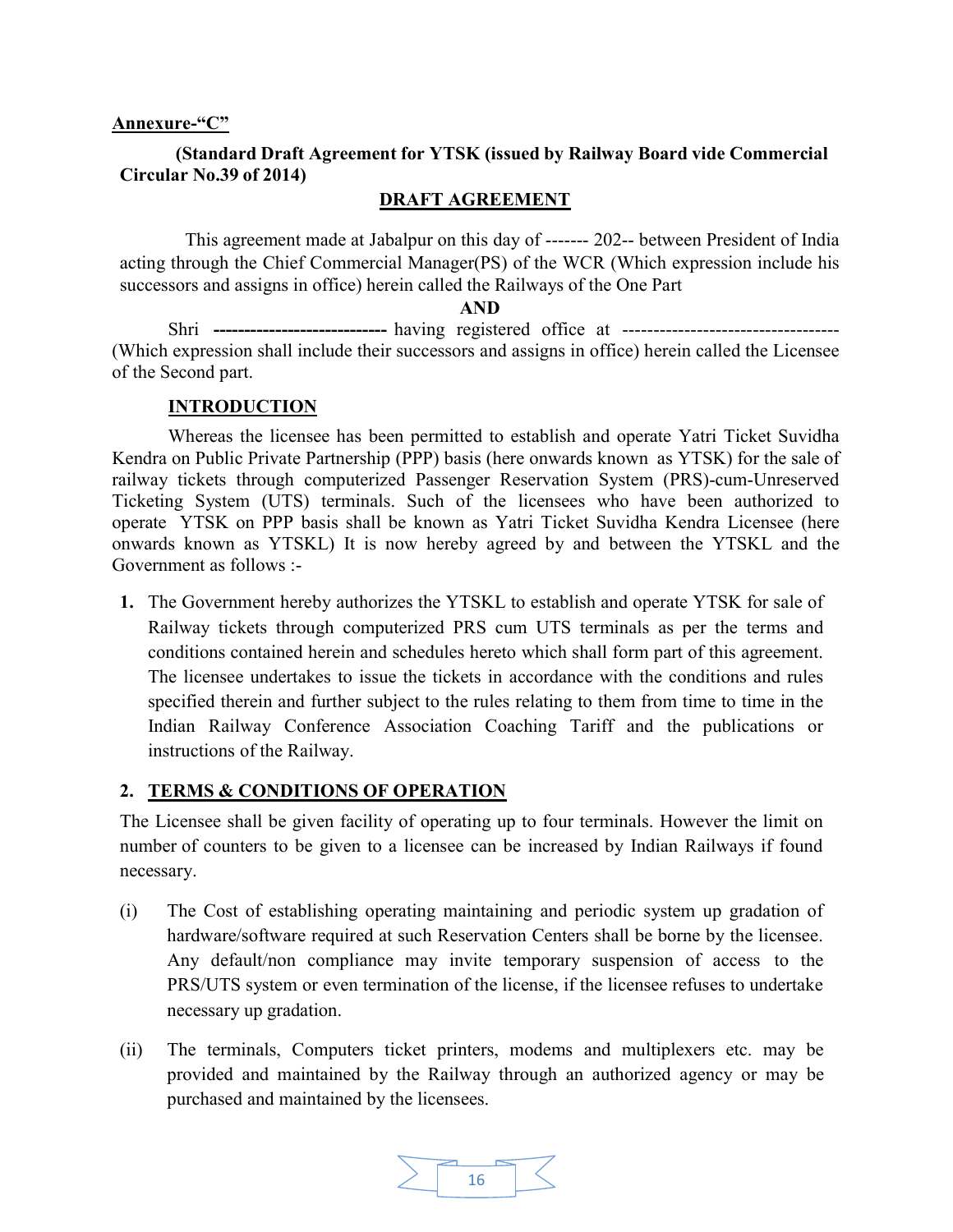- (iii) In case if any of these items as per prescribed specification are procured by the licensees themselves, the officers of Railways will inspect the hardware for certification.
- (iv) In case of these items are supplied and maintained by the Railways, the cost as fixed by the Railways will be borne by the licensees. In this case the licensee will give access to their premises for the Railway's authorized maintenance agency to maintain equipments as prescribe for in this agreement.
- (v) The decision on maintenance charges fixed by the Railways will be final and licensee will not dispute the same.
- (vi) The licensee can also undertake maintenance of hardware through their own Engineers. However, equipments purchased by the licensee will be maintained by the licensee only.
- 3. The licensee will hire and maintain two numbers of data/communication channels between his location and the nearest computerized PRS centre of the Railways.
- 4. The licensee will set up an Office and set up counters on the pattern and standard at par with computerized PRS centers of Indian Railways. The cost and rental of premises (if any) will be borne by the licensee only.
- 5. The licensee shall pay system access charges of 1.6 lakhs per terminal at the time of each renewal (i.e. 3 Yrs). These shall be paid by the licensee in advance. The system access charges will be revised by Indian Railway from time to time. The licensee will engage his/her own staff at his/her own cost for running YTSK.
- 6. The Railway will supply, free of cost, only PRS/UTS ticket rolls of different colour after due accountal. However, licensee will bear the cost of non -ticketing stationery.
- 7. The licensee will ensure safe custody of PRS/UTS ticket rolls/tickets. loss/misuse of PRS/UTS tickets rolls/ tickets will invite penalty as fixed by the Railway administration for recovery of pecuniary loss suffered by the Railways.
- 7.1 As per extant Rules, for loss of PRS ticket rolls/tickets, debit equivalent to fare of the farthest distance by highest class of train for six adult passengers per ticket lost shell be raised. in case of loss/misuse of UTS ticket, the debit will be raised at the rate equivalent to 2nd class Mail/Express fare of four adult passengers for farthest destination in the system.

#### 8. SERVICE CHARGES [ COMMISSION ]:

The licensee shall have the right to levy service charges  $\omega$  Rs. 30/- per passengers for 2S and sleeper classes and Rs. 40/- per passengers for other classes or at a rate notified by

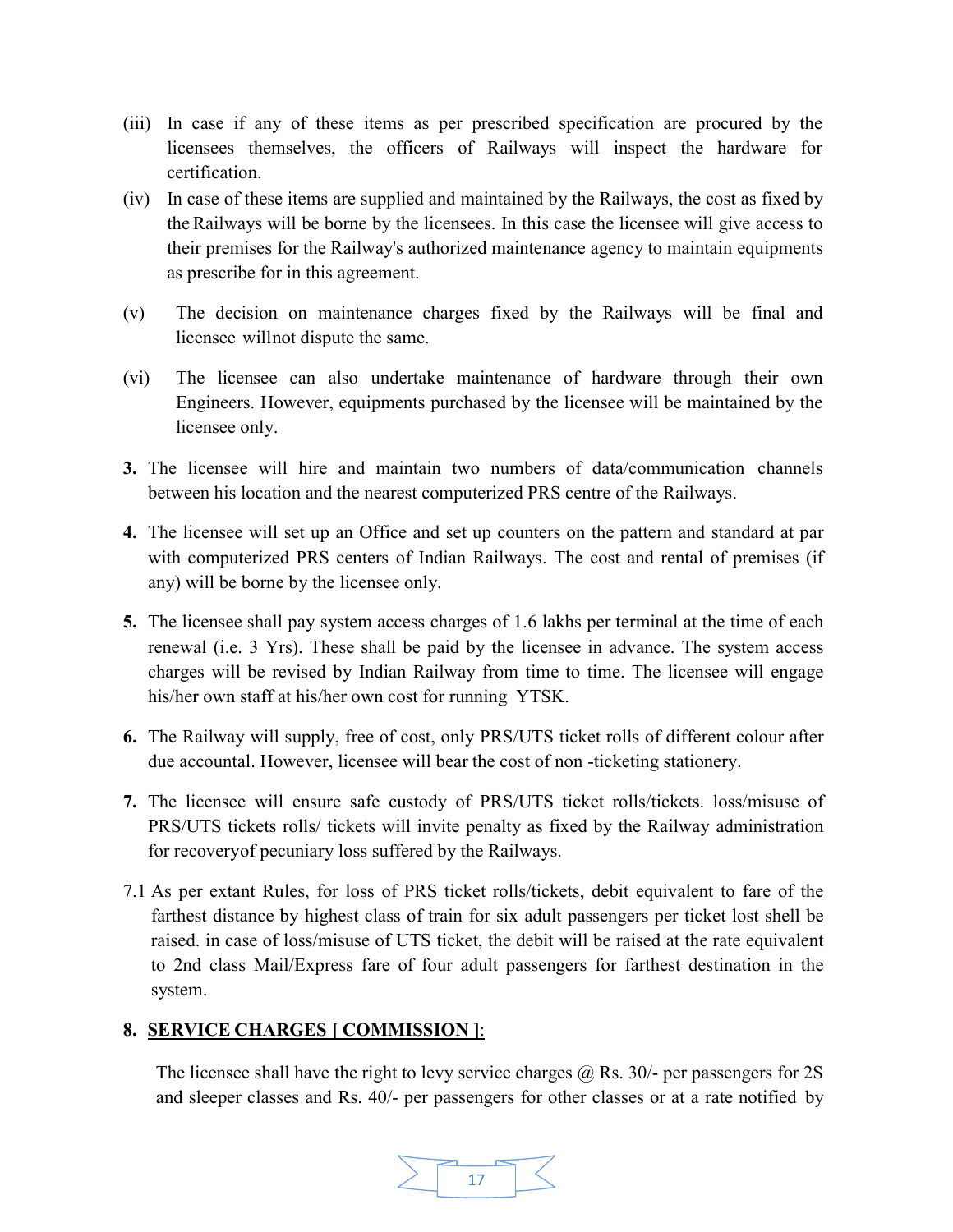Railways from time to time.

- 8.1 The commission/service charges shall be printed on the ticket[s]
- 8.2 The rate of service charges for cancellation shall be equivalent to 50% of the charges Prescribed for booking of tickets of that particular class.
- 8.3 The licensee shall display the information regarding the rate of service charges for Different class of passengers at prominent locations in English, Hindi and regional language.

#### 9. WORKING INSTRICTION:

- (i) Detailed procedure order for issue and accountal of PRS/UTS ticket rolls or any other money value document will be prepared the Zonal Railways and will be binding on the licensee as per guidelines provided in the scheme as well as this agreement.
- (ii) Indenting of such tickets will be done by the licensee according to the procedure prescribed by the Zonal Railway from time to time. in this procedure, the nominated commercial Officer of Zonal Railway preferably CCM [PS] will make an assessment of average sale of tickets by the travel agents and ticket rolls equivalent of monthly sale will be supplied under clear signatures. The ticket roll number and any other identification will be recorded in a register with CCM [PS] and the signature of the licensee will be obtained.
- (iii) Any manipulation in ticket rolls will be considered to be a serious default for which license is liable to be terminated.
- (iv) Licensee will ensure that the staff engaged for manning the ticketing terminal[s] should not be under 18 year of age and possesses minimum qualification of class 10th with adequate computer knowledge for handling ticketing work efficiently. Railway administration shall impart training to Terminal operators of the Licensee at Railway's own cost and licensee will ensure that only such trained staff is deployed at counters.
- (v) Licensee will ensure that the reservations are done strictly in accordance with the instructions issued by the Railway administration from time to time.
- (vi) The licensee is permitted to issue and cancel all reserved tickets [booked on cash], issued by him/other YTSK or by PRS Centers, up to the time of preparation of first reservation chart and within the working hours indicated in this agreement and as modified/restricted from time to time. The Railway, however, can cancel and grant refund on any ticket issued by a YSTK. In case of unreserved tickets, cancellation is not permitted at YTSK. Cancellation of unreserved tickets issued by YSTK and the refund [if any] is to be done by the serving station as per refund rules in force, after verifying the genuineness of such ticket.
- (vii) Licensee will not be permitted to book tickets against Defense department quota and Foreign Tourist quota.

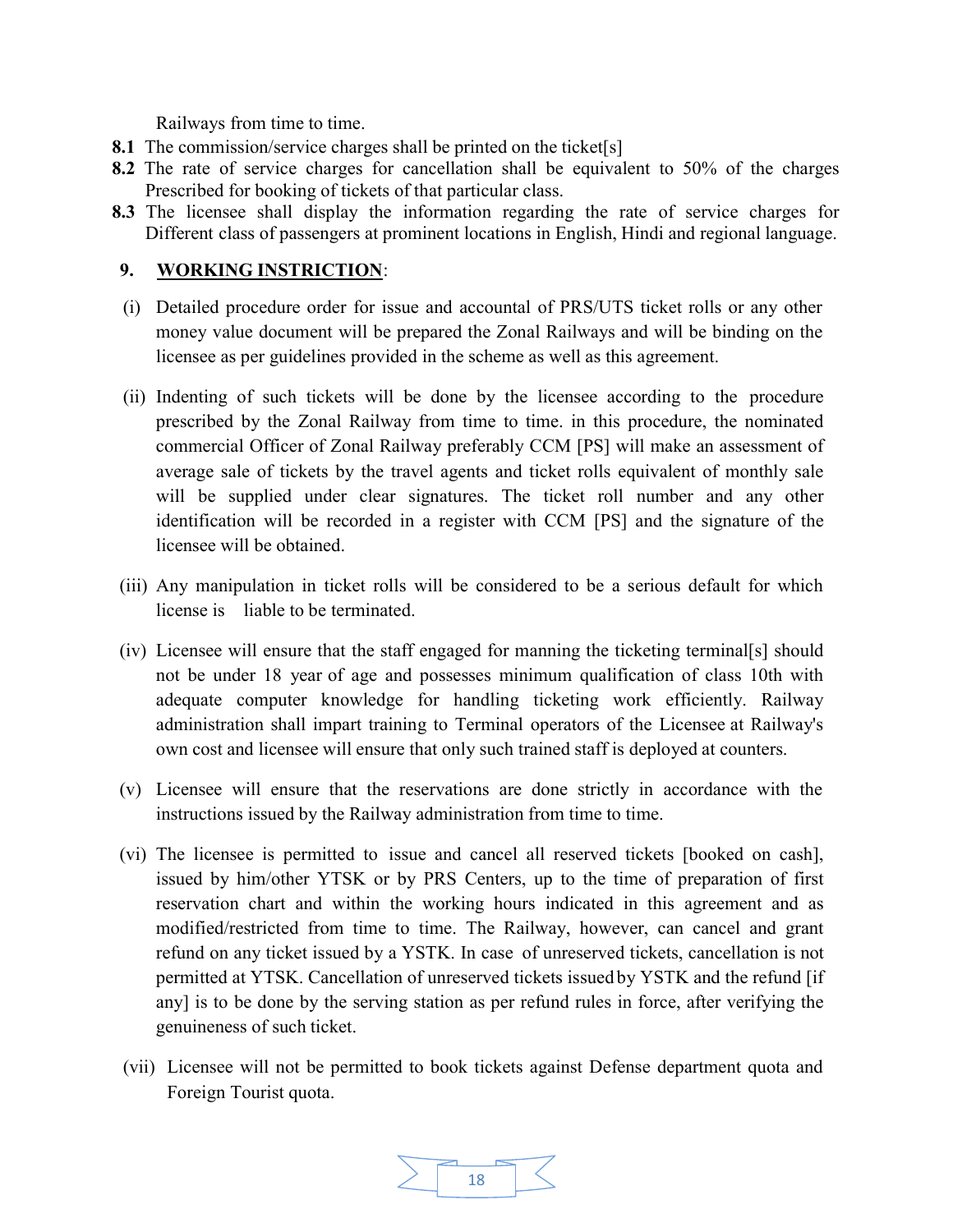- (viii) The facility of block booking, modification, change of name, age, sex, special, cancellation etc. will not be permitted. However, preponement of date, train and class will be permitted.
- (ix) Tickets cancelled prior to preparation of reservation charts must be handed over along with summery of transaction in PRS office ------, by next working day as per the procedure order to be finalized by zonal railway concerned based on the scheme as well as per agreement. Failure to deposit these tickets by YTSKL will result in stoppage of facility of issue .of ticket by YTSKL and further action as provided in para 22 below. [In case of printing error on the ticket, the YTSK shall send such ticket to nearest PRS centre where CRS should indicate the missing details on the ticket in ink and stamp the ticket and put his signatures. A record of such transactions shall be kept and if number of such instances are high, the quality of printer should be got cheeked by the Railway for taking remedial action. However, it is reiterated that the facility of NIT shall not be extended YTSK].
- (x) Requisition slips Date and terminal wise shall be handed over at the nominated PRS center along with summary by the next working day as per the procedure order to be finalized by Zonal Railway concerned based on the scheme as per agreement.
- (xi) No group booking will be permitted on YTSK terminals [YTSK will not accept request for more than six passengers from one party].
- (xii) Refund on tickets issued from YTSKL terminal after the preparation of chart will be admissible only from Railway terminals as per extant rules.
- (xiii) The facility of making the ticket as 'non-issued' shall not made available to YTSKL. In case of any mistake, the said tickets should be forwarded by the YTSKL to the concerned serving station where its transactions are controlled and cancelled duly paying the cancellation charges by the YTSKL. [ In case of printing error on the ticket, the YTSK shall send such ticket to nearest PRS centre where CRS should indicate the missing details on the ticket in ink and stamp the ticket and put his signatures. A record of such transaction shall be kept and if number of such instances are high, the quality of printer should be got checked by the Railway for taking remedial action. However, it is reiterated that the facility of NIT shall not be extended to YTSK.]
- (xiv) Tickets issued from YTSKL terminals will have identification mark on the reservation chart.
- (xv) Only fully paid tickets in Indian currency will be issued from YTSKL terminals and such terminals will not issue tickets on any type of concession vouchers, High Official Requisition (HOR) forms, Identity Cards issued to Member of Parliaments, Rail travel coupons issued to Members of Legislative Assemblies of Various states, Freedom Fighter Card, free passes Indrail Pass, etc.

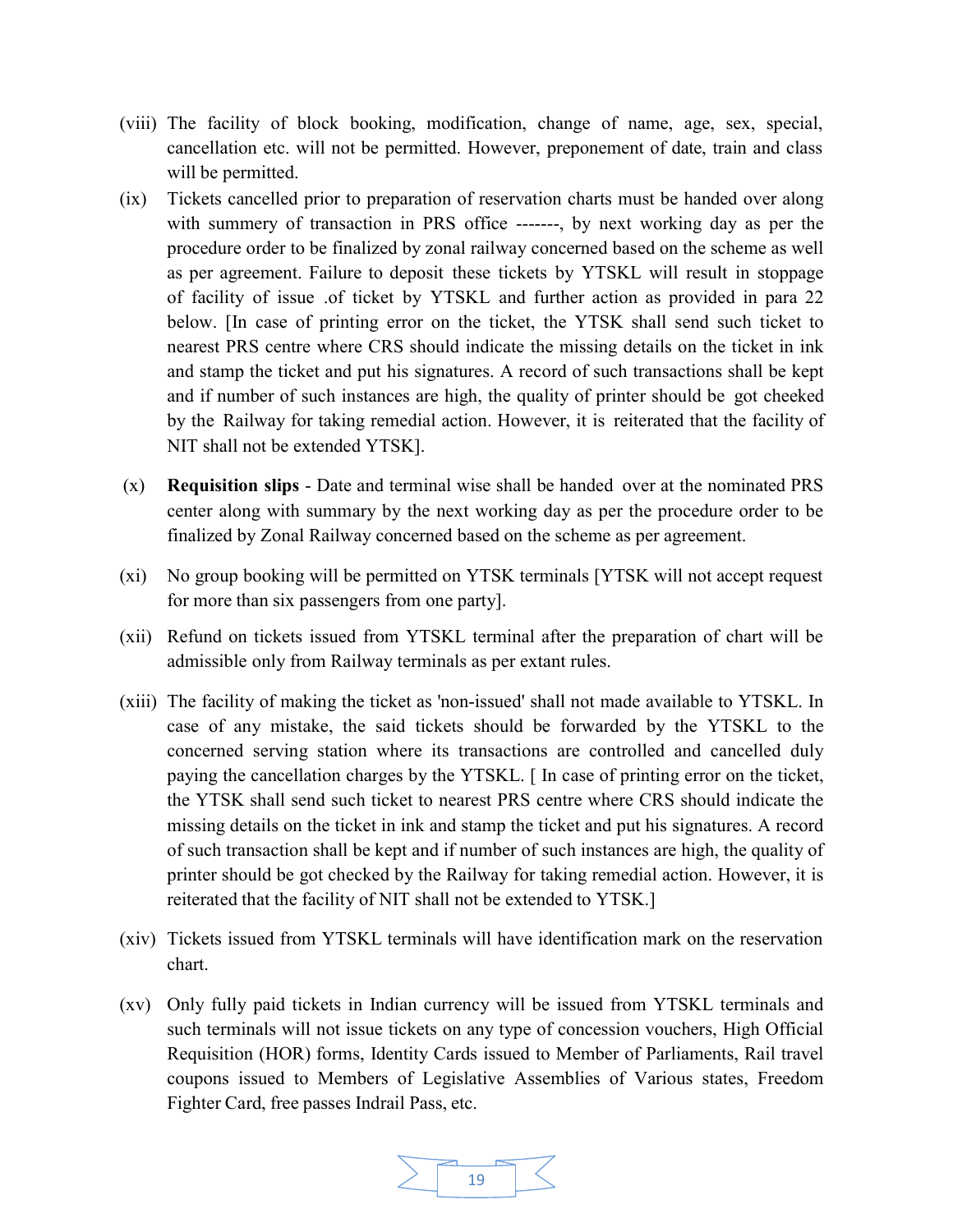- (xvi) No reservation will be permissible on pre-bought tickets (Pre-bought tickets means zero value ticket i.e. tickets which are issued without realizing any fare and on the authority of tickets already issued. This however. does not restrict the booking of onward journey of the same party by YTSKL.
- (xvii) Enquiry services to passengers shall be provided by these licensees free of cost.
- (xviii) The Licensee(s) shall maintain for himself/themselves or his/their duly approved Manager and his/their staff an Attendance Register wherein shall be marked the daily attendance of each individual member of the staff by name including himself/themselves or the duly approved Manager) The register shall be available for inspection by the Nominated Officer and any other Officer of the Railway Administration.
- (xix) The License(s) shall not in any capacity employ any person of bad character. YTSKL should do Aadhar based verification of the employee before appointing them. Appointment Certificate (after Aadhar based verification) which shall contain photograph of the employee specifying the employee's name, father's name, address and the place at which employed, with his/her let/right hand rolled thumb impression affixed thereon in printer's ink which he/she will carry with him/her while on duty. The expenses for such verification to be borne by the licensee(s).
- 10. Railway administration reserves the right to regulate the access of the licensee to the system for a particular class, train or route in public interest.

#### 11. TIMINGS OF OPERATION :-

- (i) The timing of operations of terminals in the premises of licensee for general reservation shall be from 08.15 hours to 2200 hours on week days and from 08-15 hours to 2000 hours on Sundays for booking general PRS and UTS tickets.
- (ii) The booking hours for Tatkal tickets of sleeper class will start from 11.15 hours and AC classes will start from 10.15 hours at these centers of as per timings specified by Ministry of Railway from time to time.
- (iii) The Operating hours of the terminals may be reduced by the licensee to enable closure before the timings indicated above. However, this should be done only with prior information by the Licensee to Railway Administration.
- (iv) The Licensee will display prominently the working hours of ticketing related services in the ticketing area of the YTSK.
- (v) In case of shutdown for maintenance or otherwise the Railway Administration shall give intimation in advance as far as possible. No liability of any kind will accrue to

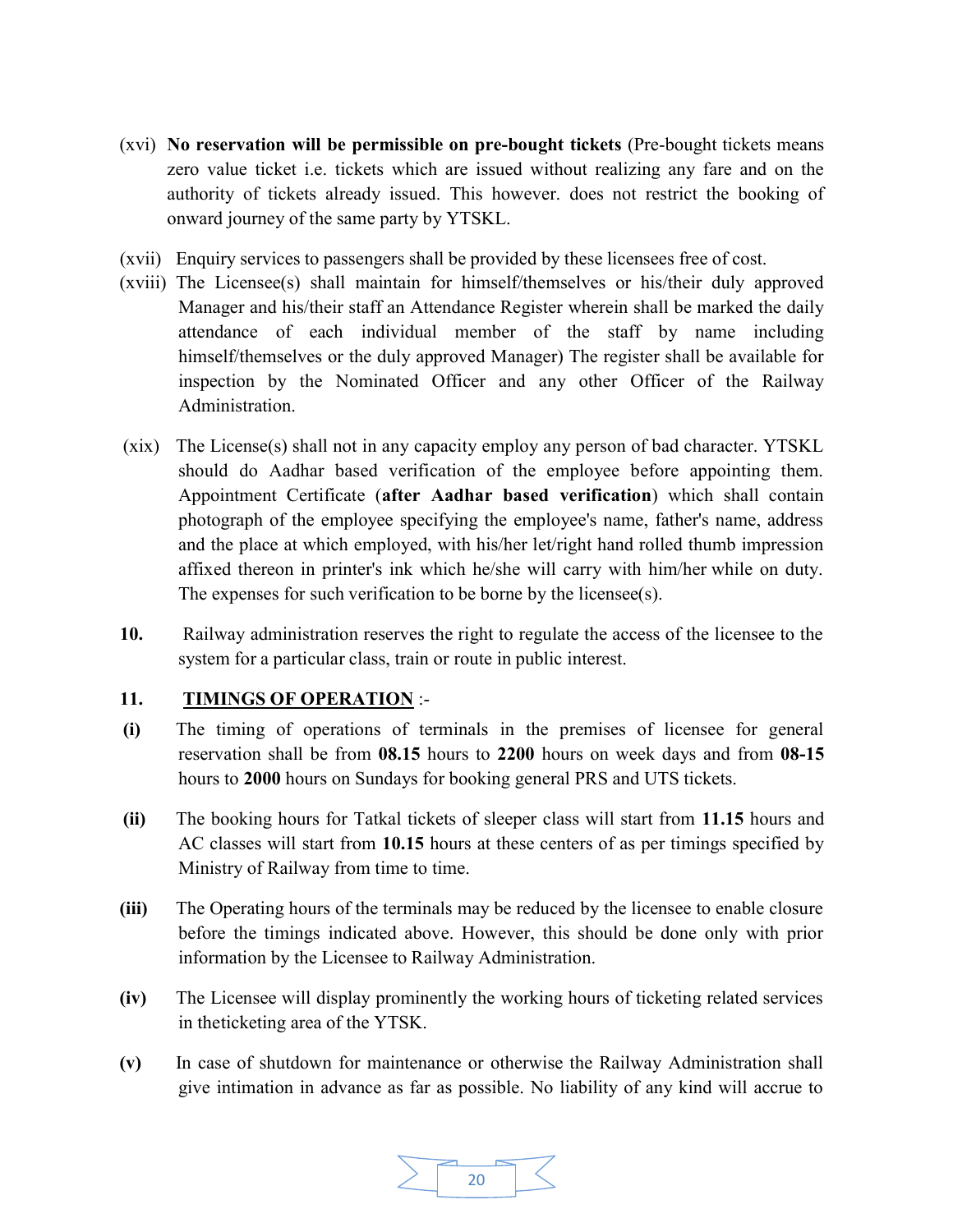Railway on this account.

#### 12. SHIFTING OF PREMISES :-

The licensee shall not reduce the facilities or shift this office to any other location without the prior written approval of the CCM(PS) of West Central Railway.

## 13. FINANCIALS - ADVANCE DEPOSIT, BANK GUARANTEE, SECURITY DEPOSIT & LICENCE FEE

13.1 REGISTRATION FEE :- Licensee shall pay a onetime non-refundable registration fee of Rs. 2 lakhs upon allotment of license. The licensee(s) shall not be entitled to any refund of license fees in case of termination of license for unsatisfactory service.

# 13-2 SECURITY DEPOSIT/BANK GUARANTEE :-

- (i) The licensee would keep an interest free security deposit of Rs. 1 Lakhs per portal subject to a maximum of Rs. 5 Lakhs with the Railway. Such security deposit can be in the form of a bank guarantee by a scheduled bank or in the form of a cash deposit/demand draft with the Railways. This security deposit shall be liable to be forfeited in the event of breach of any of the clauses of the Agreement.
- (ii) The security deposit is liable to be adjusted or realized towards payment of any amount due to Government by the licensee including penalties and where this is done, the licensee may at the discretion of the Government be allowed to commence sales only after the licensee had provided further security deposit equal to the entire amount of security deposit as prescribed. The Government shall not be liable to pay interest on the security deposit.
- (iii) In case the licence is renewed after the expiry of this agreement, the security deposit shall continue (Unless revised). However, in case the licence is not renewed after the expiry of the agreement, The security deposit shall be refunded after realizing there from all amounts due by the licensee to the Government either as sale proceeds of tickets, penalties or otherwise whatsoever and accounts adjusted. The decision of the Government as to the amount due to the Government by the licensee on this account shall be final and binding on the licensee. Security deposit shall stand forfeited in case of breach of contract and or termination of the license due to unsatisfactory service.

# 13-3 ADVANCE DEPOSIT :

The licensee would deposit a minimum amount of Rs. 5 lakhs per counter with the Railways in advance and shall be allowed to issue tickets only upto Rs. 4.5 lakhs per counter i.e. the licensee can issue the tickets upto an amount which is Rs. 0.50 lakh per counter short of the deposit available with the Railways. The issue of ticket shall automatically stop as and when the amount of the tickets issued by him reaches Rs. 4.50 lakhs per counter. This feature shall be in-built in the software. The licensee shall replenish the deposit by next working day from the day on which the advance is

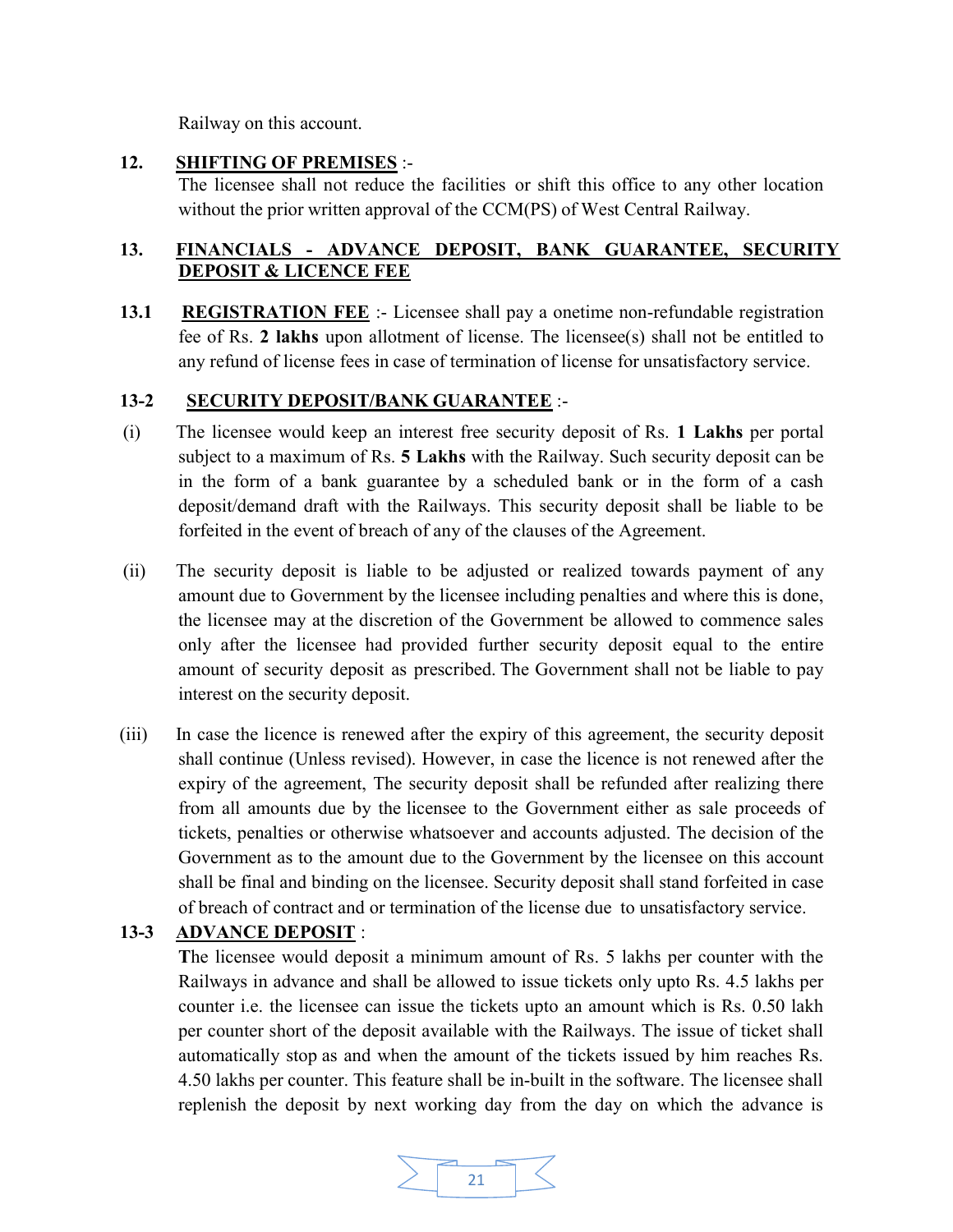reduced to the minimum limit. The licensee can replenish the consumed amount upto a maximum value of Rs. 1 crore.

## 13-4 Procedure For Collection/Updation Of Deposits Made By YTSKL :-

- (i) The Railway Administration will nominate Chief Booking supervisor (CBS) Katni to collect cash/demand draft from YTSKL and a Chief Reservation Supervisor (CRS) Katni for updating the account of YTSKL on PRS system.
- (ii) YTSKL will deposit Rs. 5 Lakhs per terminal with Cash office/station Katni of the West Central Railway for commencing sale of tickets.
- (iii) YTSKL will produce money receipt issued by Cash Office/Station Katni to CRS nominated for the purpose, who after verification of the same will authorize commencement of issued of tickets in the system.
- (iv) A Separate captive menu account to login the system will be given to CRS Katni who update the deposit account for YTSKL after collecting and verifying correctness and genuineness of amount and Money Receipt. The station foil and other records will be maintained by the CRS Katni. A separate Money Receipt register will be maintained by CRS Katni to that effect for TYSKL.
- (v) Assistant Commercial Manager (Reservation) will monitor on daily basis the amount accounted for in the system with the Money Receipt of YTSKL for its correctness and should certify that the amount has been reconciled and found correct TIAs cell will also carry out a regular check on this aspect.

# 13-5 Deposit of day-to-day earning by YTSKL :-

- (i) At the end of each shift every day the YTSKL will print out a summary of the transactions for each terminal showing details of tickets issued, cancelled, amount earned, refunded and net amount. The total amount (less share of YTSKL in the service charge) will be added together while depositing the cash/demand draft to CBS by each YTSKL of each day's earnings in cash by the nominated time.
- (ii) The summary so generated by YTSKL shall give details of booking done booking amount, cancellation, refund. YTSRL Service charge and net amount payable to Railways (excluding YTSKL's portion of service charge)
- (iii) The YTSKLs will deposit the earnings in cash/demand draft along with transaction summary with chief Booking superintendent (CBS) as per timings prescribed by the Railway Administration irrespective of holidays/Sundays etc. The YTSKL may also deposit the amount through RTGS/NEFT on daily basis.
- (iv) CBS in turn will issue a Money Receipt (MR) for the amount realized by denoting

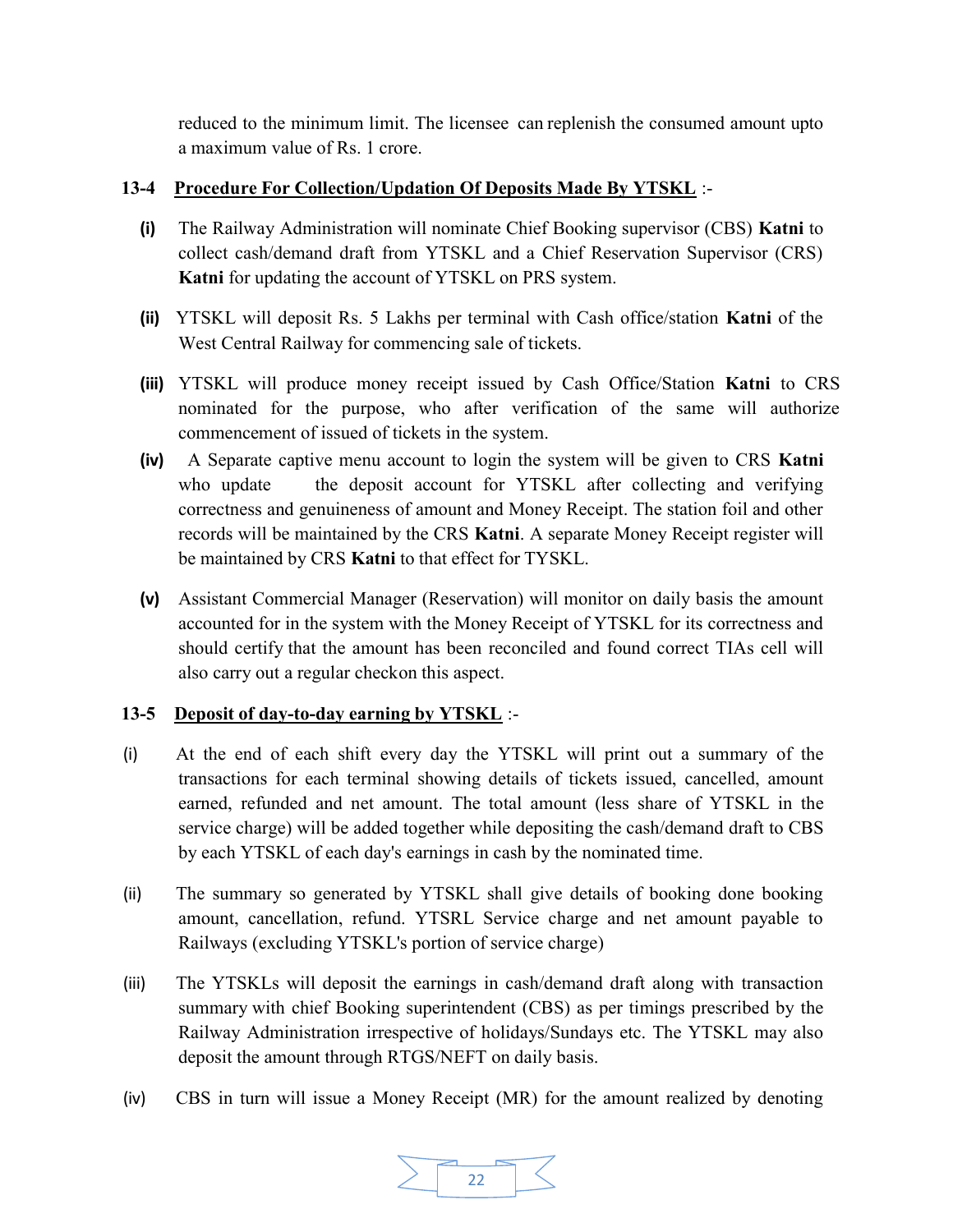YTSKL name and code. The MR book for YTSKL will be in four foils viz;

- 1) Accounts foil (Original)
- 2) Customer (YTSKL) foil
- 3) CRS foil and
- 4) Record foil
- (v) The CRS foil will be handed over to CRS by CBS directly and YTSKL, foil will be handed over to the YTSKL.
- (vi) At those locations where cash deposited is being accounted for through Unreserved Ticketing System (UTS) terminals two copies of money receipts will be taken out from UTS by CBS, One of which will be given to CRS and the second copy will be given to YTSKL.
- (vii) YTSKL will deposit with CRS the Money Receipt (MR) (Manual or that taken out through UTS) the summary of the transactions as mentioned in para (ii) above along with refunded tickets and requisition slips of that shift CRS will verify the summary by putting in stamp and signature with distinct name. In case there is any discrepancy the same will be sorted out by CRS and the account of YTSKL will be updated by CRS with the amount deposited by CBS as indicated in the receipt.\*

#### 13-6 Daily Cash And Its Accountal (Shift Wise) :-

- (i) The CBS will maintain a manuscript register in which he will enter the Money Receipt (MR) books number received from the office of the DRM/WCR.
- (ii) The CBS will maintain a separate Money Receipt (MR) book only for YTSKLs so that accounts can cross-verify the same periodically. The amount deposited by each YTSKL will be deposited to Railway's account along with other station cash on daily basis by CBS. CBS will daily submit date-wise & YTSK terminal-wise details of money deposited by each YTSKL with Money Receipt details to Traffic Accounts along with Accounts foil. The code number given to the individual YTSKLs will be mentioned on the Money Receipt.
- (iii) The CBS will issue the Money Receipt to the YTSKL for the amount remitted by the YTSKL as per DTC summary CBS will sign and stamp the summary which will be produced by YTSKL to CRS and will preserve it for 5 years. The preservation period of DTC summaries so retained will be subject to review by the Competent Authority.
- (iv) If the cash/demand draft is not deposited in time, the operation of all the terminals of that YTSKL will be suspended temporarily till the amounts is deposited along with cancelled/non-issue tickets and requisition slips by CCM (PS) without further notice. A

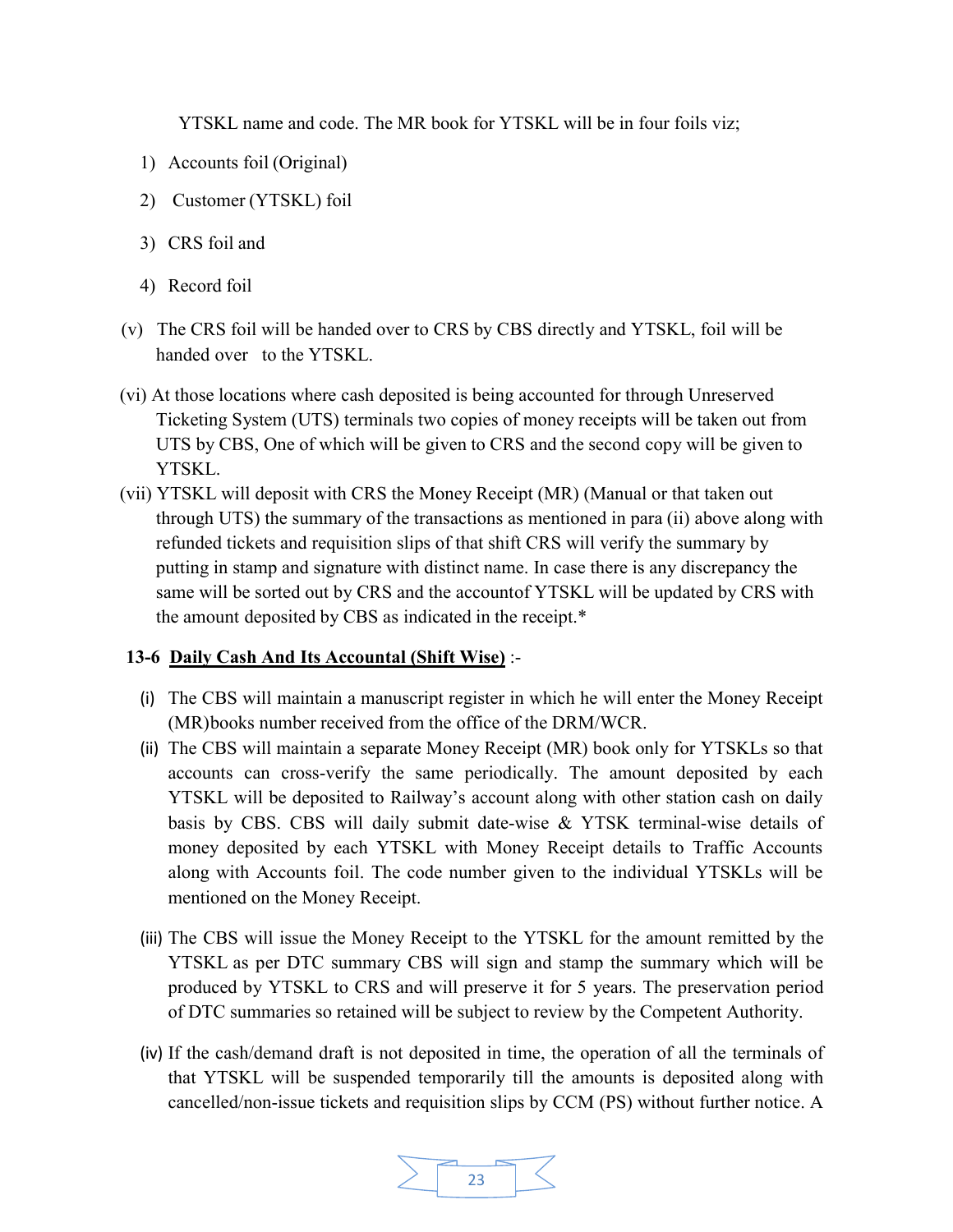log book will be maintained and this aspect should be noted by TIA during his regular and periodical checks.

(v) All the amounts collected from YTSKL, will be accounted for by CBS under the head YTSKL deposits on day-to-day basis and all the collections from each YTSK are to be maintained separately day wise.

#### 14. COMMISSION & REVENUE SHARING :

 The licensee shall share the revenue which is essentially the service charges levied on the customer for the booking or cancellation of tickets. The licensee shall share 25% of the service charges levied on the customer for booking/ cancellation of reserved tickets with W C Railway.

- (i) 25% of the service charges collected by the licensee from the passengers shall be credited to Railway account at the time of booking /cancellation of reserved tickets.
- (ii) Licensees shall levy one rupee per passenger as service charges on booking of unreserved tickets by the customers which is at par with the charges levied by JTBS. There shall be no revenue sharing arrangement in case of tickets sold through Unreserved Ticketing System.
- (iii) The service charges so collected by the licensee on account of selling UTS tickets shall be entirely retained by the licensee.
- (iv) This revenue sharing model shall be applicable for one year. After the period of one year the Indian Railways shall review the revenue sharing formula based on the response to the scheme and the volume of business generated under the scheme.
- (v) The efficacy of the system of revenue sharing should be reviewed every quarter jointly by Accounts and Commercial Department to ensure that due revenue share accrues to Railways.
- (vi) The Licensee shall display the information regarding the opening times to the counters and the rate of service charges for different class of passengers at prominent locations bilingually.

#### 15. TENURE OF THE LICENCE :-

The tenure of the license shall be for a period of 3 Years. The licensee shall pay license fee at the rate f Rs. 5000/- per counter per annum to Indian Railway. The License can be renewed after expiry of its existing tenure subject to the satisfaction of the competent authority and as per the extant policy prevalent during the period of renewal.

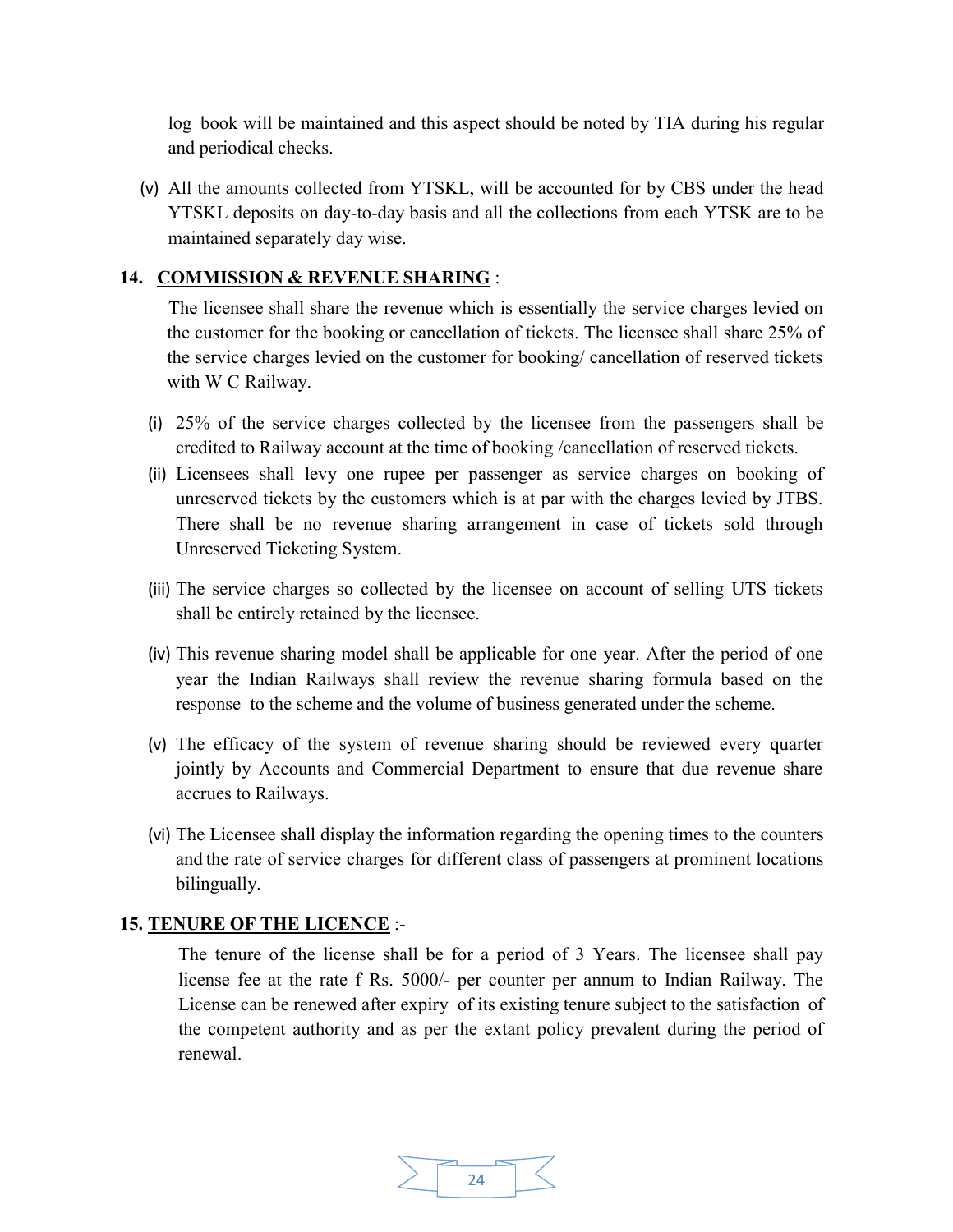#### 16. GUARD AGAINST MALPRACTICES :-

- (i) Adequate system security provisions shall be in-built in the system to preclude the possibility of disruption by virus/unauthorized access.
- (ii) In order to guard against malpractices, the facility of block booking, modification, change of name, age, sex, etc will not be permitted. However the facility of postponement/advancing of ticket will be available.
- (iii) The Licensee shall be allowed to cancel only the tickets issued by the YTSK licensee. However, the YTSK tickets can be cancelled at PRS centers also.
- (iv) The cancellation charges will be credited to the Railways but the licensee will be allowed to charge commission for cancellation from the passengers at the rate fixed by the licensee in terms and Para 8.
- (v) These licensees will not deal with any type of concession vouchers, etc., viz Student Concession, Pass, PTO etc.
- (vi) A separate code number will be allotted to these licensees and the code number will appear on the ticket itself. T here will be two passwords one supervisory password which will be controlled by the Railways and the other operator password which will be controlled by the licensee.
- (vii)The Colour of ticket roll issued to licensees will be distinct.
- (viii) The fare value, the service charges etc. realized will appear on the ticket to avoid over charging by the licensee. In case of cancellation, the cancellation charges payable to Indian Railway and cancellation commission payable to the licensee shall be indicated on the cancellation ticket.

# 17. Maintenance Of Registers, Submission Of Returns And Checks By Accounts & Commercial Officers etc.

(i) For the purpose of the adjustment of accounts, the licensee shall submit to Traffic Accounts Office of the West Central Railway within five working days after the close of the each 10 days period, account showing particulars of tickets issued during the period and also similar statement will be produced by PRS-cum UTS System with code of the licensee and sent to  $FA & CAO(T)$  Discrepancies and items in dispute shall be adjusted after the two statements have been cross checked. If there is no traffic during any 10 days period, a nil statement showing the closing number of tickets on hand will be sent to the FA  $\&$  CAO(T) of the West Central Railway. A detailed joint Accounts & Commercial Departments. Procedure Order for accountal and issue of tickets will be issued separately and modified from time to time by the Railway Administration (West Central Railway) for strict compliance

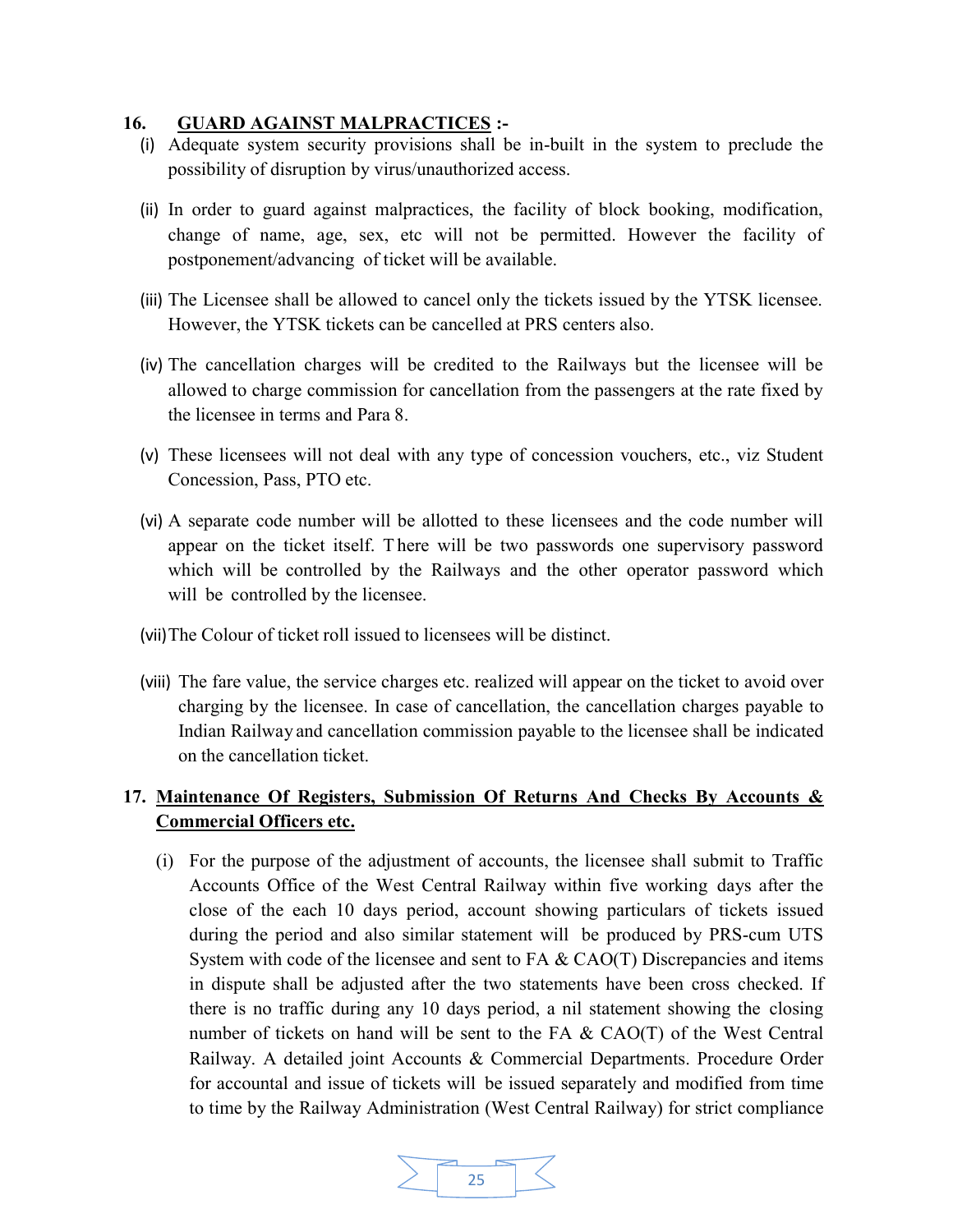by Railway staff and the YTSKL as per guidelines provided in the scheme as well as this agreement. The licensee shall have to abide by the modified terms.

- (ii) Office of the licensee are liable to be inspected by the representatives of the Account/Commercial Department and the statutory audit or such other representative of the Government (any government agency) at such intervals as the Government (any government agency) may decide. The licensee shall permit full access to all relevant records and render all necessary assistance for their checks and inspection as may be required by such representatives.
- (iii) Railway Administration will prescribe the formats for statements/returns to be submitted by the licensees to the Railway. The details of these returns, periodicity of these reports/returns will also be also be finalized by the Railways in consultation with FA & CAO/WCR.
- (iv) If the licensee fails to submit the accounts and statement as envisaged in para above showing particulars of tickets issued and the stock on the due dates and deposit the non issued and cancelled tickets etc., to Railway or commits a breach of any of the terms and conditions of the agreement or of the schedules hereto annexed, the Government shall without prejudice to any other rights but in addition there to be entitled to stop the sale of any ticket etc hereunder and to seize after making an inventory, the stock of tickets etc lying with the licensee. The Government shall also be entitled to terminate the agreement forthwith. On termination the entire amount that may be payable by the license to the Government shall become payable forthwith and the licensee shall forthwith pay such amount. The decision of the Government or its authorized Officer of Railways as to whether the licensee has committed any breach or not shall be final and binding on the licensee.
- (v) Licensee shall maintain all the registers/books and returns as required under the scheme. In addition, he shall also be asked to maintain such documents/registers as are considered necessary by the Railway Administration for verification purpose.
- (vi) Statement of Refund(cancelled) tickets and non-issued ticket for above terminals must reach the Traffic Account Office next working day without fail.
- (vii) The station balance sheet and passenger classification for privately owned terminals must be signed by the Authorized Licensee and his authorized signature must be available in the Traffic Account Office. This must be submitted regularly in Traffic Accounts as per time schedule stipulated by CCM in consultation with FA & CAO.
- (viii) Railway Administration shall have the right to inspect the office of the licensee at any time during the business hours and for this purpose Railway administration may depute any person as deemed fit. In order to maintain vigil on any spurious

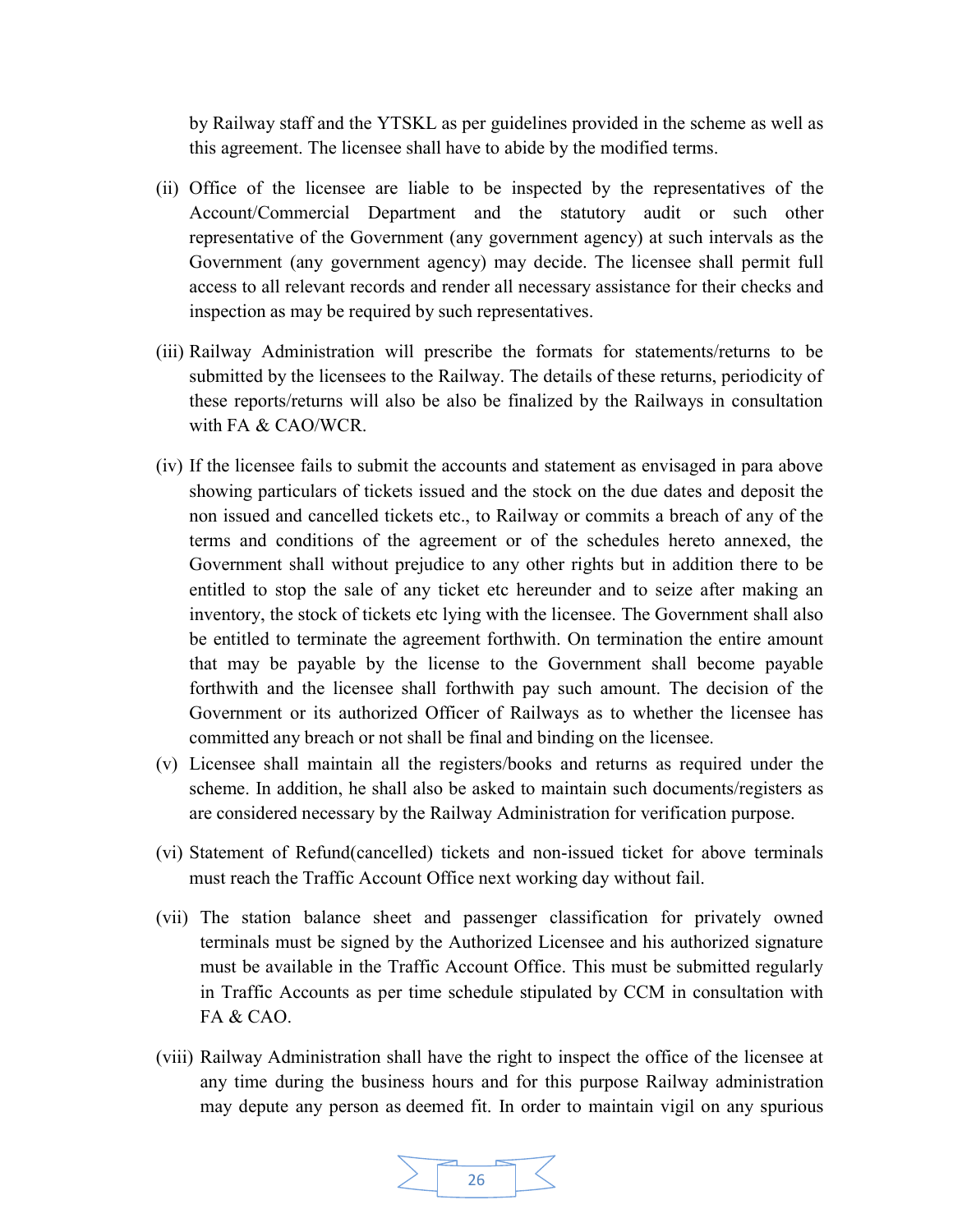elements tending to indulge in malpractices at these centers the Licensee shall make a provision of CCTV/IPTV at the YTSK(s) The footages for CCTV/IPTV shall be preserved for at least one month and access to such date shall be provided to inspection official(s) on demand.

- (ix) Performance of service being rendered by the licensee shall be reviewed from time to time by conducting surveys and by visits and inspection of commercial and accounts Officers etc.
- (x) The licensee shall be subjected to all the supervisory checks carried out for Railway PRS terminals or any other supervision required for internet system.
- (xi) Fortnightly statements of tickets issued by the licensee would be analyzed by the Railways with a view to ascertain if any unusual pattern of issue of ticket by the particular licensee is indicated.

#### 18. TRANSFER OF LINCENCE:

The YTSK Will indicated two nominees/legal heirs in whose name the license should be transferred in case of death of the YTSK. In case the nominee I passes away before the YTSK or is unwilling to continue as YTSK after the demise of the original allottee, nominee 2 shall be asked to continue as YTSK.

#### 19. INDEMNITY CLAUSE:

The license shall be entirely and wholly responsible for all losses or damages that may be suffered by the government by any act of omission or commission of the licensee or his servants or agents and shall indemnify and keep indemnified and harmless the government against or in respect of all such losses or damages or costs. if any, incurred by the government in regard thereto. The licensees shall given an indemnity bond to this effect.

#### 20. PRESERVATION OF RECORDS:

The license shall preserve all records connected for railway booking for a period not less than 5 years, Where however, the records are required in connection with court case or for any reason whatsoever, the license shall preserve them for such period as is required by the Government to be kept for a long period by the Government.

#### 21. PENALTIES:

(i) Without prejudice to any other rights and remedies of the Government under this agreement or in law, the government shall have the right to impose at its sole discretion liquidated damages to the licensee in following irregularities/defaults :-

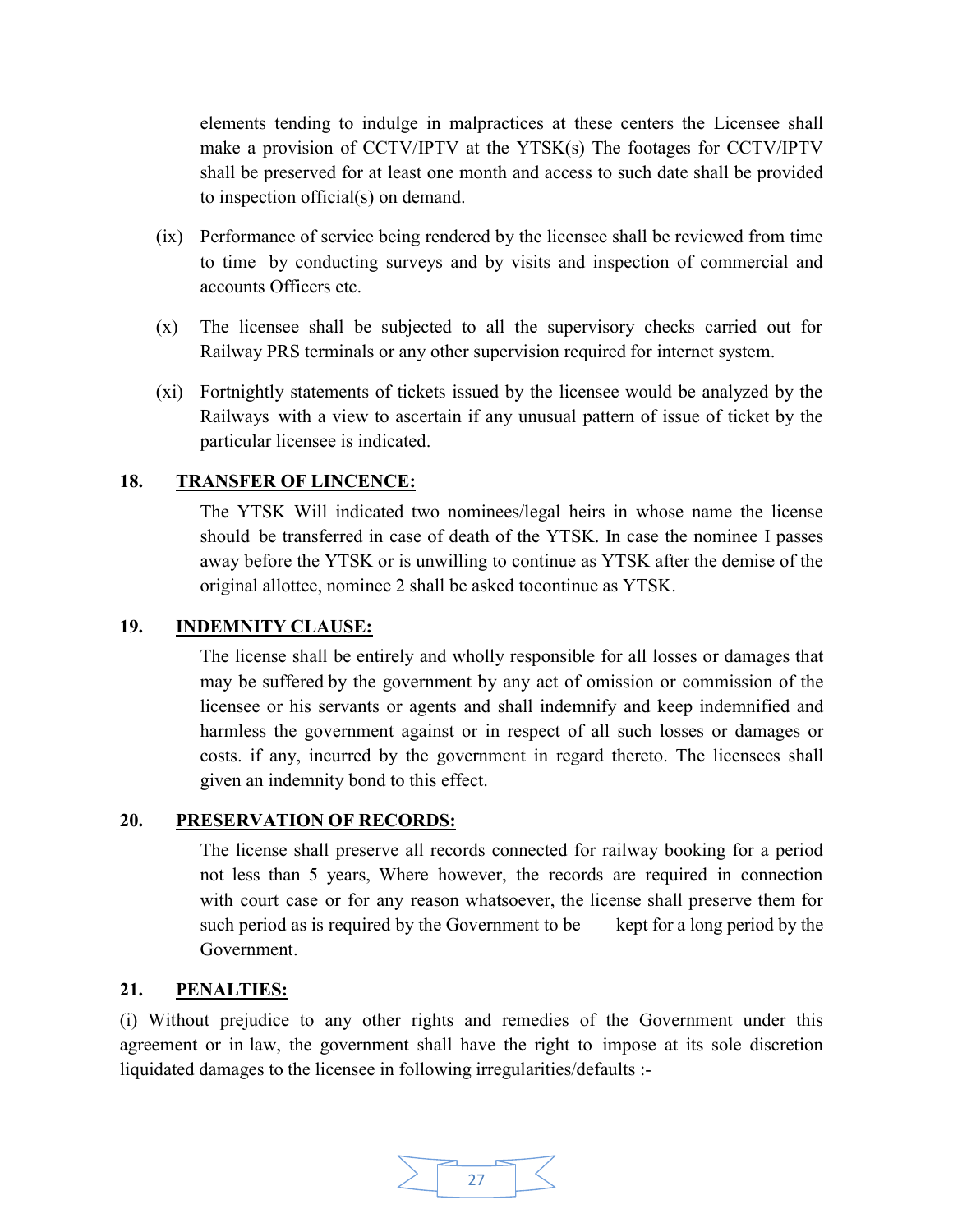- a. Pecuniary losses to the Government due to licensee's fault [s].
- b. Delays and/or irregularities leading to loss of the Government revenue.
- c. Malpractices causing loss to the Railways or to the customer/passengers.
- d. Levy of service charges beyond the ceiling limit stipulated by the Railway administration and service charges decided and displayed at the YTSK by the YTSKL.
- e. Any other substantiated case of irregularity/malpractice.
- f. Non compliance of any of the terms of the agreement.

#### 22. TERMINATION:

(i) (a) Any case of violation of provisions of this agreements or this rules of Indian Railways by the licensee would invite deterrent punishment by way of penalties equivalent to minimum will be Rs. 500/- and maximum of Rs. 50,000/- which may include termination of license. (b)The penalty up to Rs.25,000/- can be decided by Sr.DCM/DCM and penalty above Rs.25,000/- & up to Rs. 50,000/- can be imposed on the recommendation of Sr.DCM/DCM and with Approval of DRM.

 (c) Termination can be mooted by Sr.DCM With detailed reasons which should be approved by DRM with prior concurrence of associate finance.

- (ii) The agreement shall, subject to provisions herein contained remain in force for 3 years w.e.f.----- ------- and expire on --------------------- provided that either /other party shall be at liberty to terminate the same earlier by giving one month's notice in writing to the other without assigning any reason where from the accounts shall be adjusted.
- (iii) In the event of unsatisfactory service or any failure at any time on the part of the licensee [s] to carry out the terms and provision of this Agreement to this satisfaction of the Railway Administration [who shall be the sold judge and whose decision shall be final], seven [7] days show-cause notice may be given to the licensee<sup>[s]</sup> to explain his position. in the event of unsatisfactory explanation, 48 hours notice may be given before terminating the contract. In case of such termination the security deposit mentioned in clause 13.2 shall be forfeited to the Railway Administration and the licensee [s] shall have not claim whatsoever against the Railway Administration or any of its officials in consequence of such termination of this agreement.
- (iv) The Railway Administration shall be entitled at any time forthwith to terminate this agreement after giving seven days show-case notice in any of the following events, that is to say [a] in the event of Licensee(s) being an individual or if a firm any partner in the Licensee(s) firm shall at any time be adjudged insolvent or shall have receiving order or order for administration of his estate made against him or shall take any proceedings for liquidation or composition under any insolvency act for the time being in force or make any conveyance or assignment of his effect or enter into any arrangement or composition with his creditors or suspend payment, or if the firm be dissolved under the

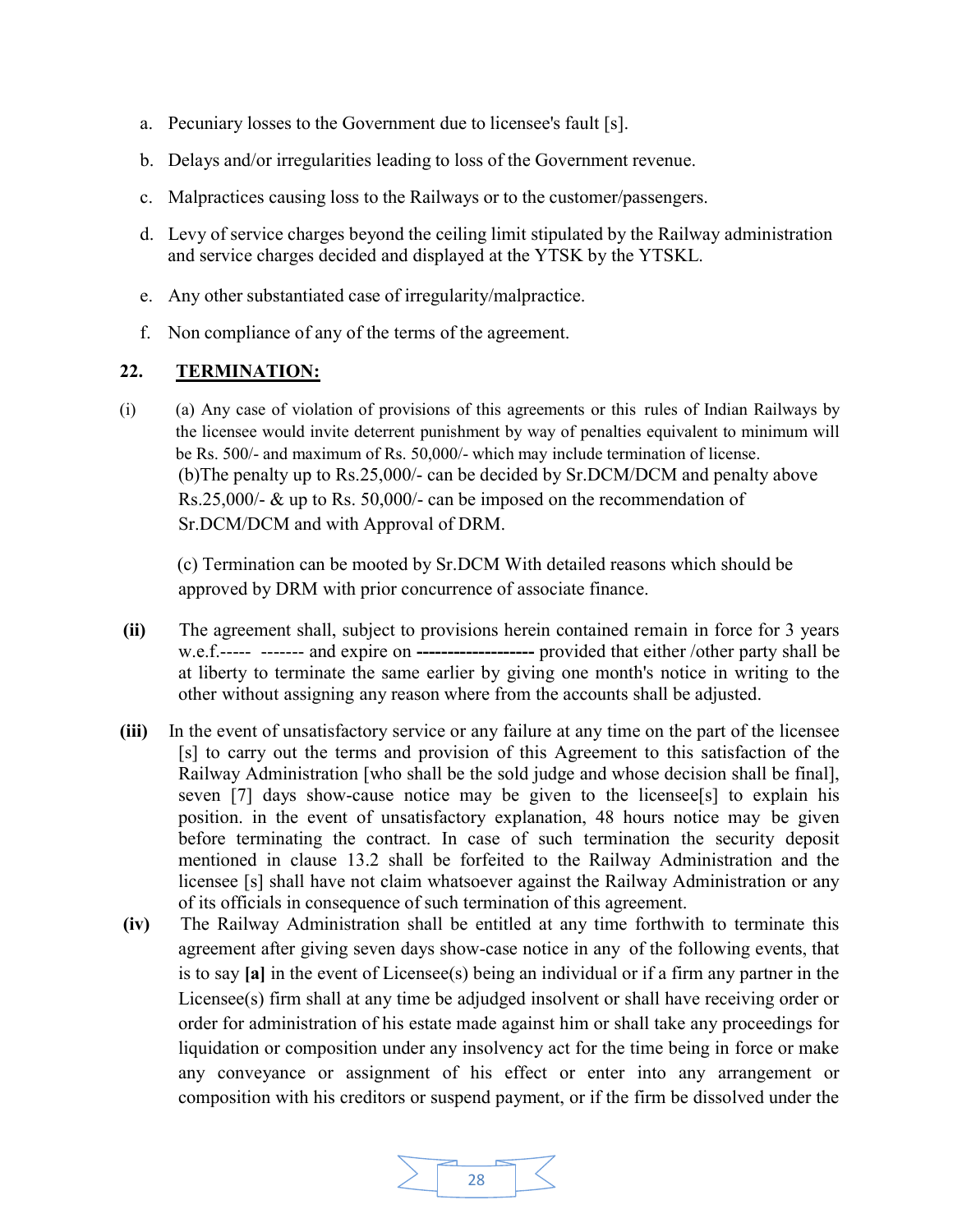Partnership Act or in the event of Licensees being a company if the company shall pass any resolution or be wound up, either compulsorily or voluntarily.

- (v) This agreement may also be terminated by either party giving to each other not less than one month's notice in writing without assigning any reasons.
- (vi) The expenses of preparing, stamping under stamp duty act the executing this Agreement shall be borne solely by the Licensee(s) and be payable to the Railway Administration immediately on demand being made therefore.
- (vii) Except hereby otherwise provided any verbal or written arrangement abandoning, varying or supplementing this Agreement or any of the terms hereof shall not be binding on the Railway Administration unless and until the same is enclosed on this agreement or incorporated in a formal instrument and signed by the Licensee(s) and duly executed on behalf of the President of India in accordance with the provisions of Article 299(1) of the Constitution.
- (viii) Any notice to be served on the Licensee(s) shall be deemed to be sufficiently served if delivered at or sent by registered post addressed to the Licensee(s) at his/their registered office or last known place of business at ------------------------------------------------------ -----, any notice to be served by the Licensee(s) on the Railway administration shall be deemed to be sufficiently served if left at the office of or sent by registered post addressed to the DRM (C) of West Central Railway.
- (ix) All questions disputes and/or differences arising under or in connection with this agreement or in any way touching or relating to or concerned the construction, meaning or effect of these presents (except as to matters the decision whereof is otherwise herein before expressly provided for) shall be governed by Arbitration & Conciliation Act 1996 and that be referred to a sole Arbitrator to be appointed by General Manager for the time being of the West Central Railway There will be no objection to any such appointment of the Arbitrator so appointed is a Government servant and that he has to deal with the matters to which this agreement relates and that in the course of his duties as such Government servant he has expressed view on all or any of the matters in dispute or difference. The award of the Arbitrator so appointed shall be final and binding on the parties hereto.
- (x) Subject as otherwise provided in this contract all notices to be given on behalf of the Railway Administration and all action to be taken on behalf of the Railway Administration may be given or taken West Central Railway or any Officer for the time being entrusted with the functions, duties and powers of the said CCM(PS)/WCR. The sole liability of complying with all statutory norms prescribed guidelines and regulations by Competent Authorities is of the licensee concerned. No claims whatsoever on any account shall be raised against the Railways for non-compliance of any statutory provisions including labour laws.